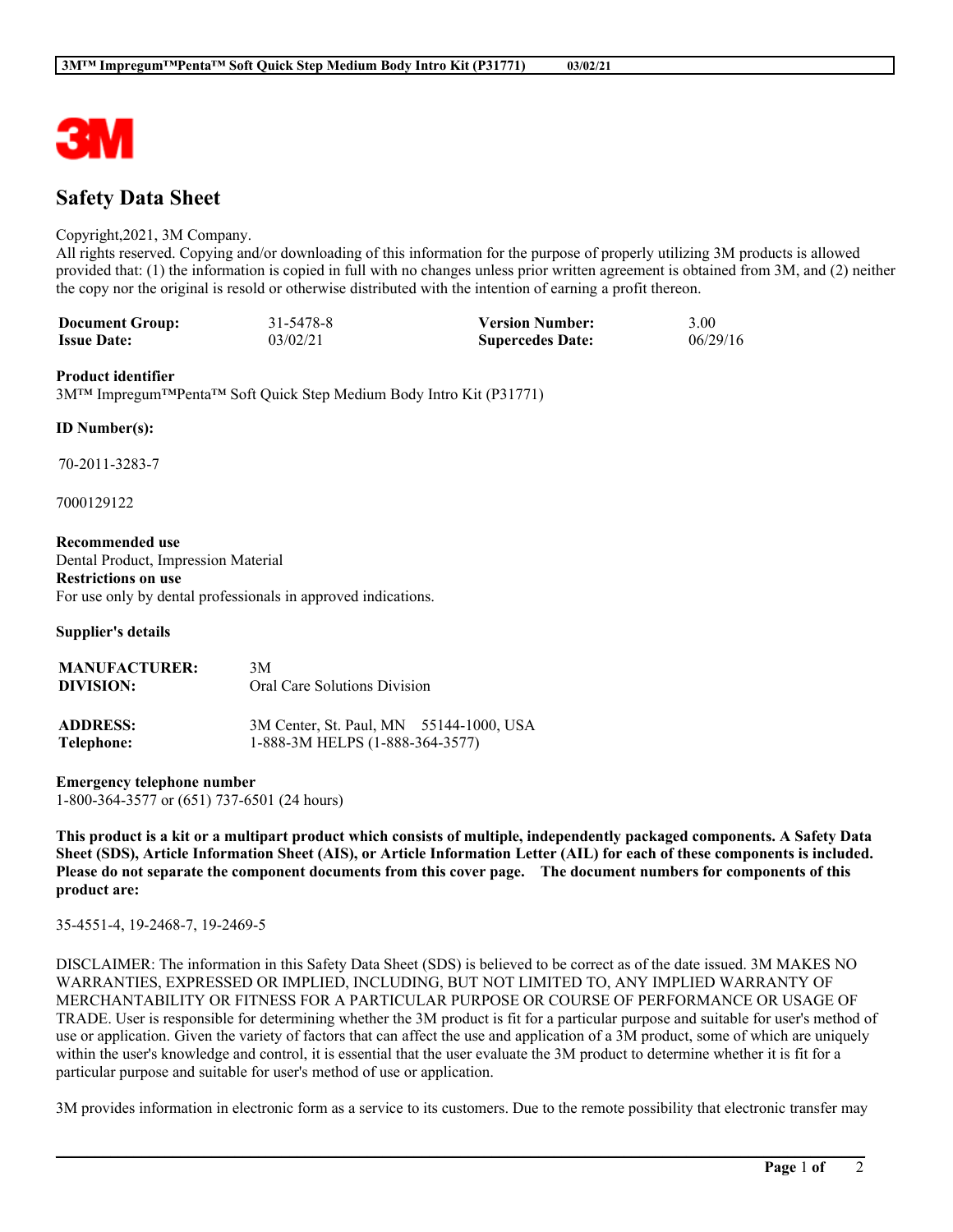have resulted in errors, omissions or alterations in this information, 3M makes no representations as to its completeness or accuracy. In addition, information obtained from a database may not be as current as the information in the SDS available directly from 3M.

**\_\_\_\_\_\_\_\_\_\_\_\_\_\_\_\_\_\_\_\_\_\_\_\_\_\_\_\_\_\_\_\_\_\_\_\_\_\_\_\_\_\_\_\_\_\_\_\_\_\_\_\_\_\_\_\_\_\_\_\_\_\_\_\_\_\_\_\_\_\_\_\_\_\_\_\_\_\_\_\_\_\_\_\_\_\_\_\_\_\_\_\_\_\_\_\_\_\_\_\_\_\_\_\_**

#### **3M USA SDSs are available at www.3M.com**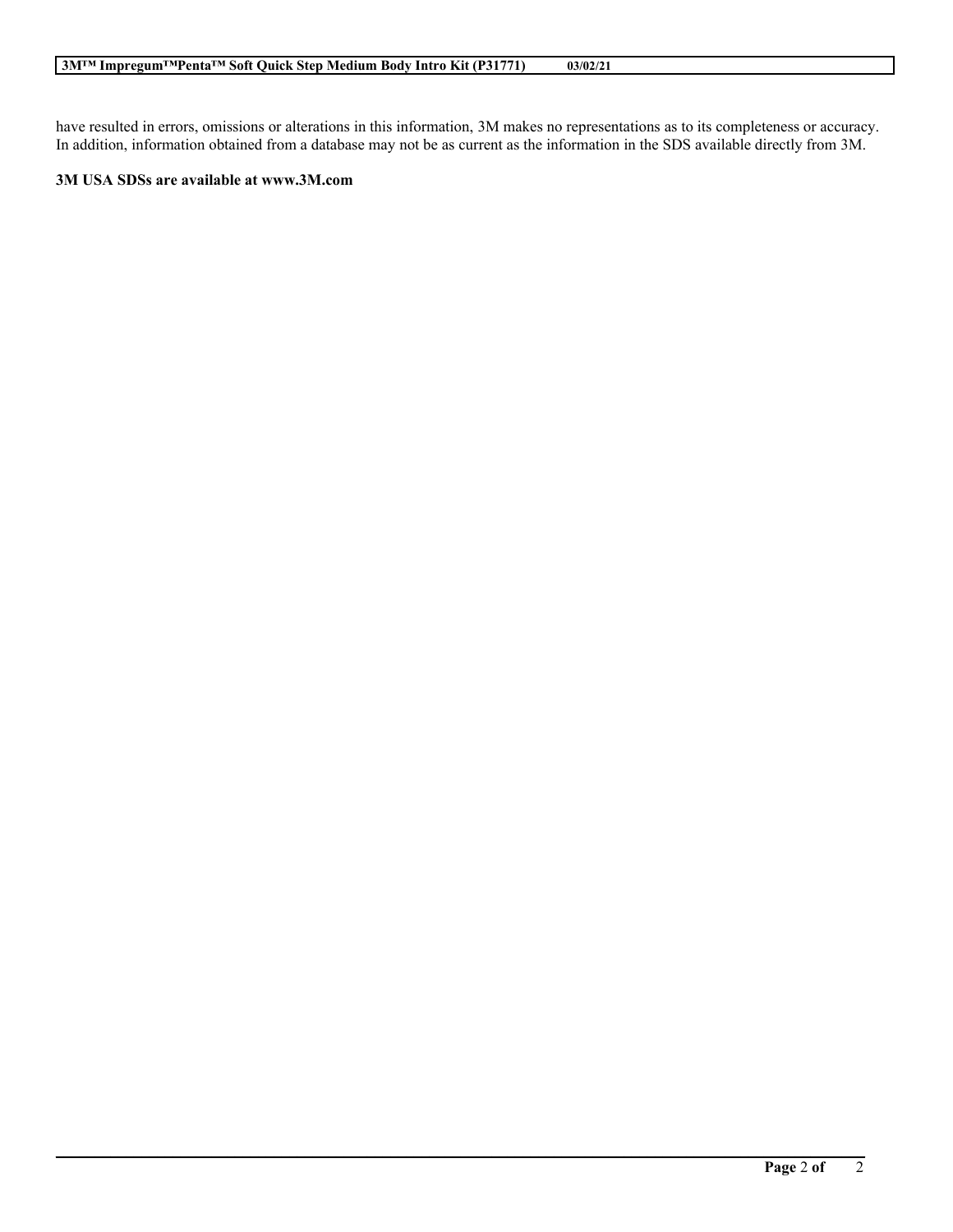

# **Safety Data Sheet**

### Copyright,2021, 3M Company.

All rights reserved. Copying and/or downloading of this information for the purpose of properly utilizing 3M products is allowed provided that: (1) the information is copied in full with no changes unless prior written agreement is obtained from 3M, and (2) neither the copy nor the original is resold or otherwise distributed with the intention of earning a profit thereon.

| <b>Document Group:</b> | 19-2469-5 | <b>Version Number:</b>  | 6.00     |
|------------------------|-----------|-------------------------|----------|
| <b>Issue Date:</b>     | 01/27/21  | <b>Supercedes Date:</b> | 03/14/19 |

# **SECTION 1: Identification**

#### **1.1. Product identifier**

3M™ Impregum™ Penta™ Soft Quick Step Medium Body Catalyst

#### **Product Identification Numbers** LE-F100-0141-5

#### **1.2. Recommended use and restrictions on use**

# **Recommended use**

Dental Product, Impression Material **Restrictions on use** For use only by dental professionals

| 1.3. Supplier's details |                                         |
|-------------------------|-----------------------------------------|
| <b>MANUFACTURER:</b>    | 3M                                      |
| DIVISION:               | Oral Care Solutions Division            |
| <b>ADDRESS:</b>         | 3M Center, St. Paul, MN 55144-1000, USA |
| Telephone:              | 1-888-3M HELPS (1-888-364-3577)         |

**1.4. Emergency telephone number** 1-800-364-3577 or (651) 737-6501 (24 hours)

# **SECTION 2: Hazard identification**

This document has been prepared in accordance with the U.S. OSHA Hazard Communication Standard, which requires the inclusion of all known hazards of the product or ingredients regardless of the potential risk. The risks of the hazards communicated in this document may vary depending on the potential for exposure.

 $\mathcal{L}_\mathcal{L} = \mathcal{L}_\mathcal{L} = \mathcal{L}_\mathcal{L} = \mathcal{L}_\mathcal{L} = \mathcal{L}_\mathcal{L} = \mathcal{L}_\mathcal{L} = \mathcal{L}_\mathcal{L} = \mathcal{L}_\mathcal{L} = \mathcal{L}_\mathcal{L} = \mathcal{L}_\mathcal{L} = \mathcal{L}_\mathcal{L} = \mathcal{L}_\mathcal{L} = \mathcal{L}_\mathcal{L} = \mathcal{L}_\mathcal{L} = \mathcal{L}_\mathcal{L} = \mathcal{L}_\mathcal{L} = \mathcal{L}_\mathcal{L}$ 

# **2.1. Hazard classification**

Skin Sensitizer: Category 1B. Reproductive Toxicity: Category 2. Specific Target Organ Toxicity (repeated exposure): Category 1.

**2.2. Label elements Signal word** Danger

**Symbols**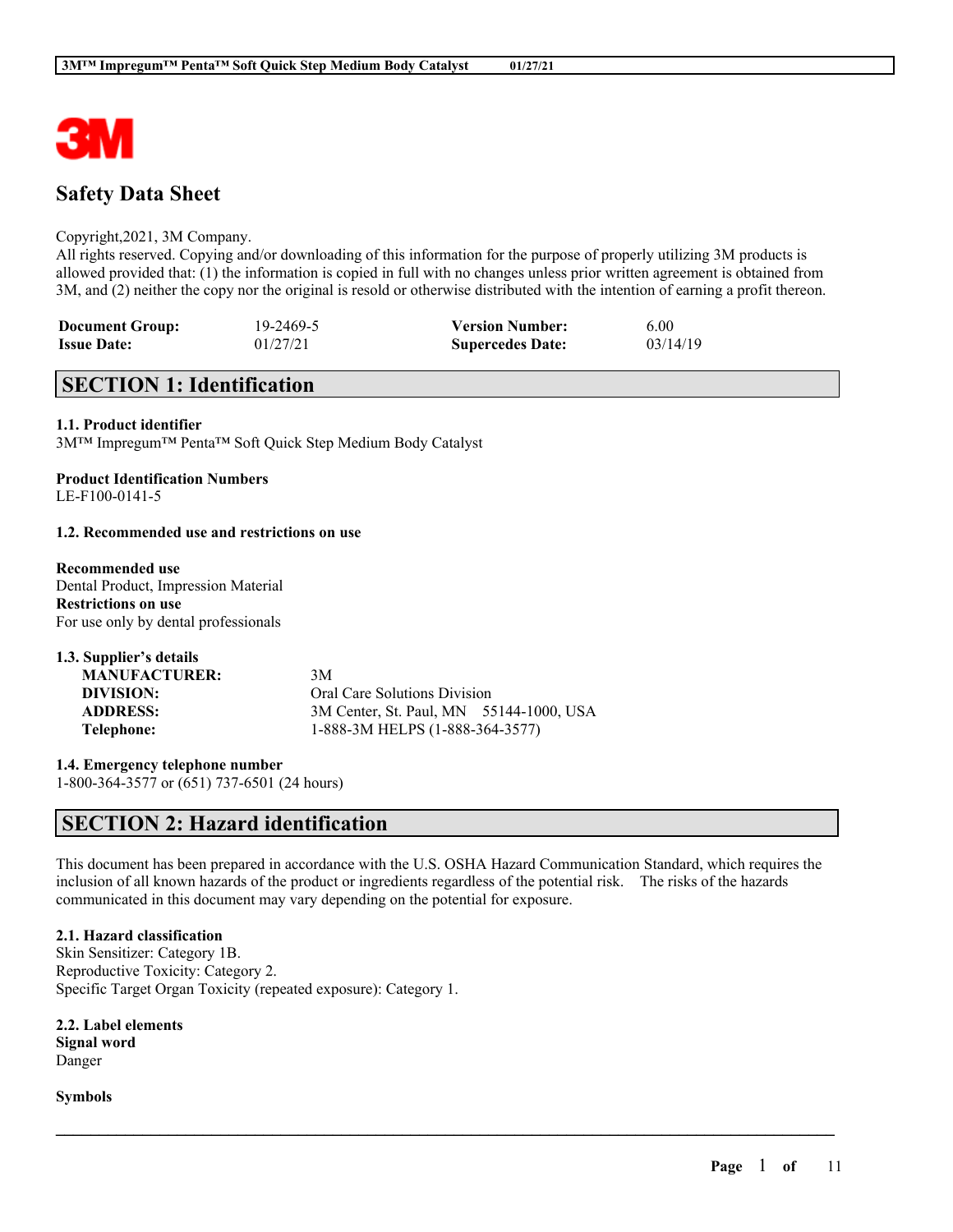Exclamation mark | Health Hazard |

**Pictograms**



**Hazard Statements** May cause an allergic skin reaction. Suspected of damaging fertility or the unborn child.

Causes damage to organs through prolonged or repeated ingestion exposure: blood or blood-forming organs |

May cause damage to organs through prolonged or repeated ingestion exposure: respiratory system | sensory organs |

#### **Precautionary Statements**

#### **Prevention:**

Obtain special instructions before use. Do not handle until all safety precautions have been read and understood. Wear protective gloves. Do not eat, drink or smoke when using this product. Wash thoroughly after handling. Contaminated work clothing must not be allowed out of the workplace.

#### **Response:**

IF ON SKIN: Wash with plenty of soap and water. If skin irritation or rash occurs: Get medical advice/attention. Wash contaminated clothing before reuse. IF exposed or concerned: Get medical advice/attention.

#### **Disposal:**

Dispose of contents/container in accordance with applicable local/regional/national/international regulations.

# **SECTION 3: Composition/information on ingredients**

| Ingredient                                                                           | C.A.S. No.        | $\%$ by Wt             |
|--------------------------------------------------------------------------------------|-------------------|------------------------|
| <b>CITRIC ESTER</b>                                                                  | 177-90-7          | 35 - 50 Trade Secret * |
| <b>SILANE TREATED SILICA</b>                                                         | 168909-20-6       | 20 - 30 Trade Secret * |
| <b>ISULFONIUM SALT</b>                                                               | 172140-65-9       | 15 - 25 Trade Secret * |
| Flux calcined diatomaceous earth (cristobalite $1 - \langle 10\% \rangle$ 68855-54-9 |                   | 10 - 20 Trade Secret * |
| <b>POLYETHYLENE-POLYPROPYLENE GLYCOL</b>                                             | $ 9003 - 11 - 6 $ | 1 - 5 Trade Secret *   |

\*The specific chemical identity and/or exact percentage (concentration) of this composition has been withheld as a trade secret.

 $\mathcal{L}_\mathcal{L} = \mathcal{L}_\mathcal{L} = \mathcal{L}_\mathcal{L} = \mathcal{L}_\mathcal{L} = \mathcal{L}_\mathcal{L} = \mathcal{L}_\mathcal{L} = \mathcal{L}_\mathcal{L} = \mathcal{L}_\mathcal{L} = \mathcal{L}_\mathcal{L} = \mathcal{L}_\mathcal{L} = \mathcal{L}_\mathcal{L} = \mathcal{L}_\mathcal{L} = \mathcal{L}_\mathcal{L} = \mathcal{L}_\mathcal{L} = \mathcal{L}_\mathcal{L} = \mathcal{L}_\mathcal{L} = \mathcal{L}_\mathcal{L}$ 

# **SECTION 4: First aid measures**

#### **4.1. Description of first aid measures**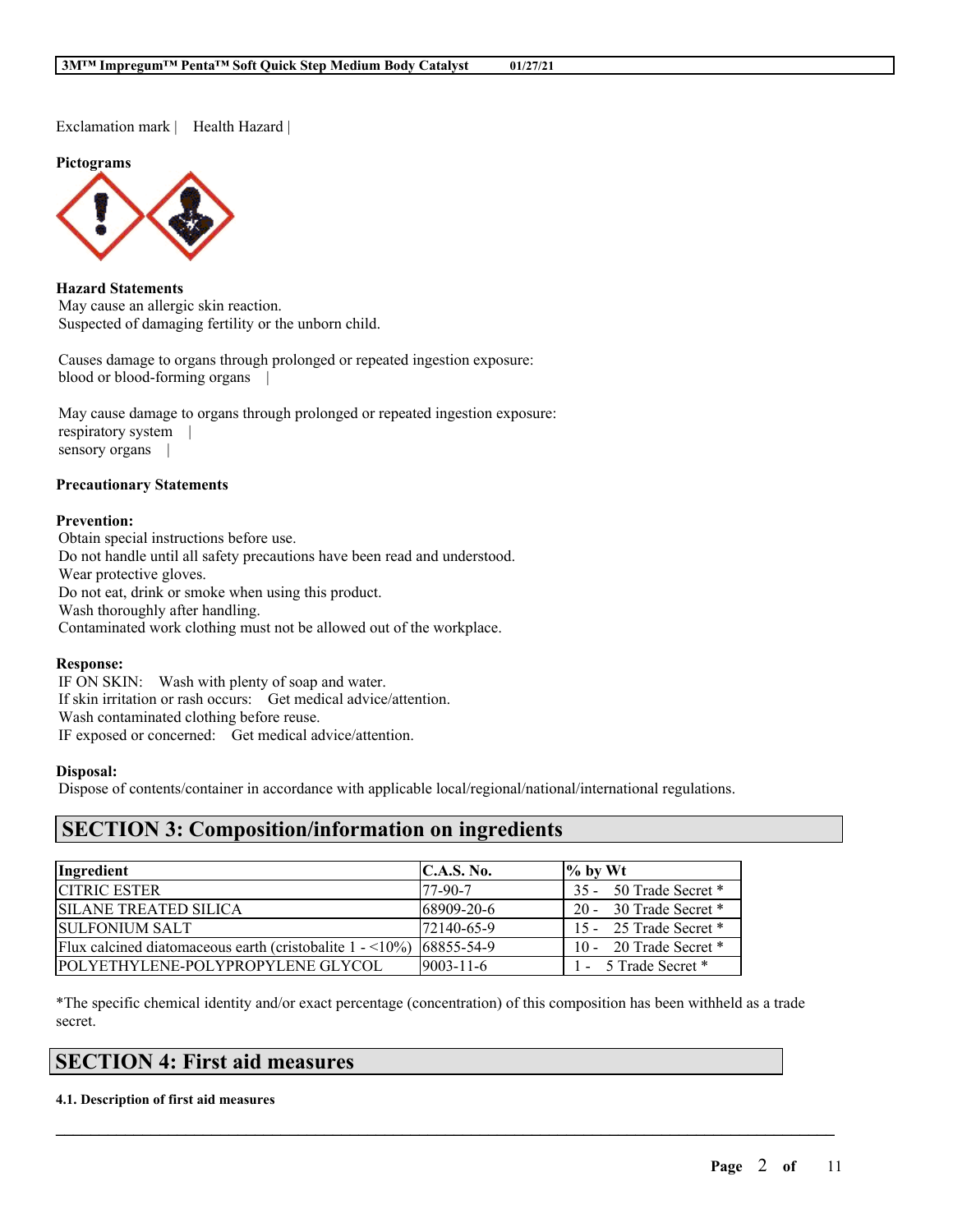#### **Inhalation:**

Remove person to fresh air. If you feel unwell, get medical attention.

#### **Skin Contact:**

Immediately wash with soap and water. Remove contaminated clothing and wash before reuse. If signs/symptoms develop, get medical attention.

#### **Eye Contact:**

No need for first aid is anticipated.

#### **If Swallowed:**

Rinse mouth. If you feel unwell, get medical attention.

#### **4.2. Most important symptoms and effects, both acute and delayed**

Allergic skin reaction (redness, swelling, blistering, and itching). Target organ effects following prolonged or repeated exposure. See Section 11 for additional details.

#### **4.3. Indication of any immediate medical attention and special treatment required**

Not applicable

# **SECTION 5: Fire-fighting measures**

### **5.1. Suitable extinguishing media**

In case of fire: Use a fire fighting agent suitable for ordinary combustible material such as water or foam to extinguish.

### **5.2. Special hazards arising from the substance or mixture**

None inherent in this product.

#### **Hazardous Decomposition or By-Products**

| <b>Substance</b>         | Condition         |
|--------------------------|-------------------|
| Carbon monoxide          | During Combustion |
| Carbon dioxide           | During Combustion |
| Irritant Vapors or Gases | During Combustion |

#### **5.3. Special protective actions for fire-fighters**

Wear full protective clothing, including helmet, self-contained, positive pressure or pressure demand breathing apparatus, bunker coat and pants, bands around arms, waist and legs, face mask, and protective covering for exposed areas of the head.

# **SECTION 6: Accidental release measures**

#### **6.1. Personal precautions, protective equipment and emergency procedures**

Evacuate area. Ventilate the area with fresh air. For large spill, or spills in confined spaces, provide mechanical ventilation to disperse or exhaust vapors, in accordance with good industrial hygiene practice. Refer to other sections of this SDS for information regarding physical and health hazards, respiratory protection, ventilation, and personal protective equipment.

# **6.2. Environmental precautions**

Avoid release to the environment.

### **6.3. Methods and material for containment and cleaning up**

Collect as much of the spilled material as possible. Place in a closed container approved for transportation by appropriate authorities. Clean up residue. Seal the container. Dispose of collected material as soon as possible in accordance with applicable local/regional/national/international regulations.

 $\mathcal{L}_\mathcal{L} = \mathcal{L}_\mathcal{L} = \mathcal{L}_\mathcal{L} = \mathcal{L}_\mathcal{L} = \mathcal{L}_\mathcal{L} = \mathcal{L}_\mathcal{L} = \mathcal{L}_\mathcal{L} = \mathcal{L}_\mathcal{L} = \mathcal{L}_\mathcal{L} = \mathcal{L}_\mathcal{L} = \mathcal{L}_\mathcal{L} = \mathcal{L}_\mathcal{L} = \mathcal{L}_\mathcal{L} = \mathcal{L}_\mathcal{L} = \mathcal{L}_\mathcal{L} = \mathcal{L}_\mathcal{L} = \mathcal{L}_\mathcal{L}$ 

# **SECTION 7: Handling and storage**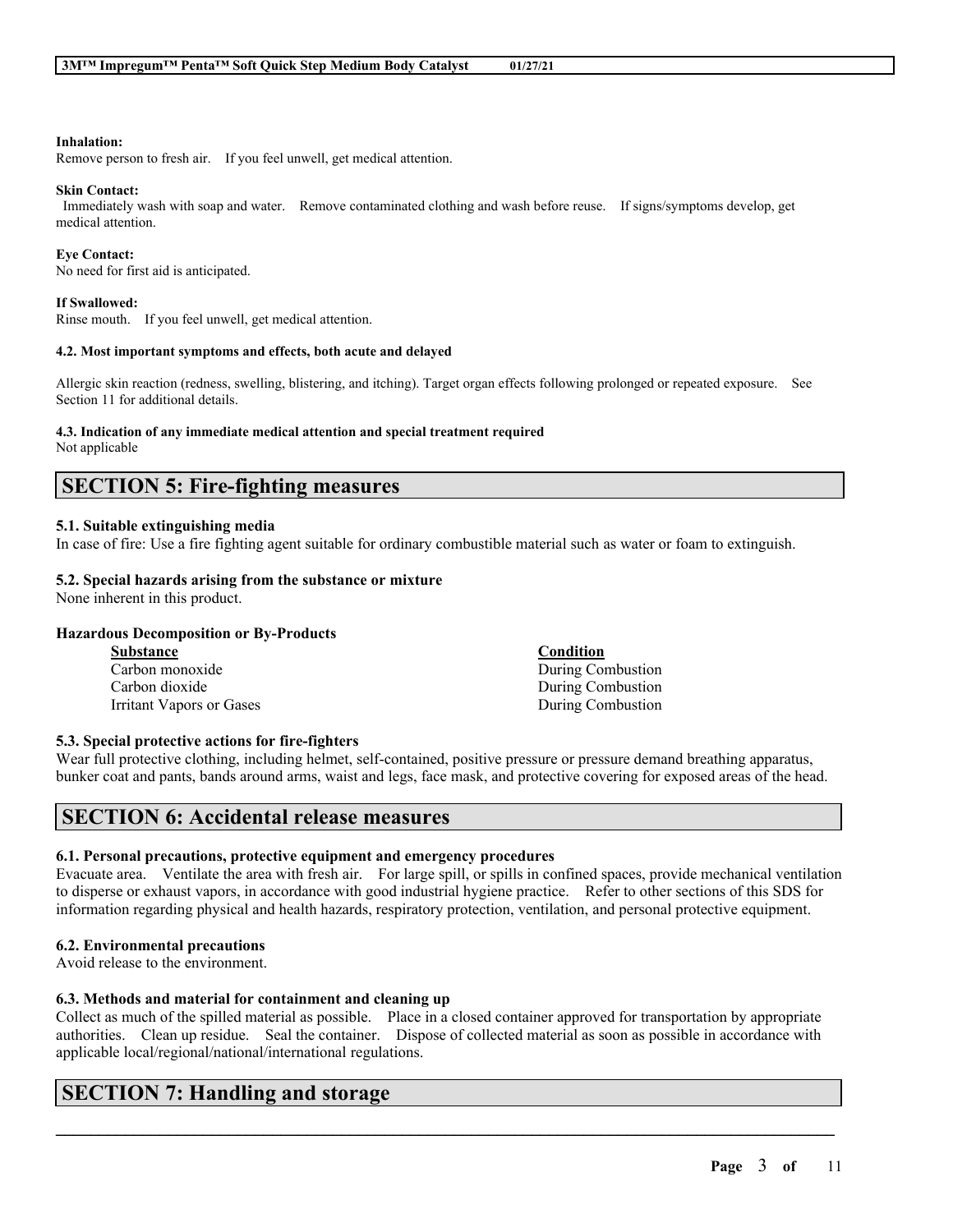### **7.1. Precautions for safe handling**

Do not handle until all safety precautions have been read and understood. Do not eat, drink or smoke when using this product. Wash thoroughly after handling. Contaminated work clothing should not be allowed out of the workplace. Avoid release to the environment. Wash contaminated clothing before reuse. Avoid contact with oxidizing agents (eg. chlorine, chromic acid etc.) Do not get in eyes. Use personal protective equipment (gloves, respirators, etc.) as required. A no-touch technique is recommended. If skin contact occurs, wash skin with soap and water. If product contacts glove, remove and discard glove, wash hands immediately with soap and water and then re-glove.

### **7.2. Conditions for safe storage including any incompatibilities**

Store away from heat. Store away from acids. Store away from strong bases. Store away from oxidizing agents.

# **SECTION 8: Exposure controls/personal protection**

### **8.1. Control parameters**

### **Occupational exposure limits**

If a component is disclosed in section 3 but does not appear in the table below, an occupational exposure limit is not available for the component.

| Ingredient        | <b>C.A.S. No.</b> | Agency       | Limit type                          | <b>Additional Comments</b> |
|-------------------|-------------------|--------------|-------------------------------------|----------------------------|
| Cristobalite      | 68855-54-9        | <b>ACGIH</b> | TWA(respirable                      | A2: Suspected human        |
|                   |                   |              | fraction): $0.025$ mg/m3            | carcin.                    |
| Cristobalite      | 68855-54-9        | <b>OSHA</b>  | <b>TWA</b>                          |                            |
|                   |                   |              | concentration(respirable):0.05      |                            |
|                   |                   |              | $mg/m3(1.2$ millions of             |                            |
|                   |                   |              | particles/cu. ft.); TWA:0.05        |                            |
|                   |                   |              | mg/m3                               |                            |
| SILICA, AMORPHOUS | 68855-54-9        | <b>OSHA</b>  | $TWA:20$ millions of                |                            |
|                   |                   |              | particles/cu. ft.;TWA               |                            |
|                   |                   |              | concentration: $0.8 \text{ mg/m}$ 3 |                            |
| SILICA, AMORPHOUS | 68909-20-6        | <b>OSHA</b>  | $TWA:20$ millions of                |                            |
|                   |                   |              | particles/cu. ft.; TWA              |                            |
|                   |                   |              | concentration: $0.8 \text{ mg/m}$   |                            |

ACGIH : American Conference of Governmental Industrial Hygienists

AIHA : American Industrial Hygiene Association

CMRG : Chemical Manufacturer's Recommended Guidelines

OSHA : United States Department of Labor - Occupational Safety and Health Administration

TWA: Time-Weighted-Average

STEL: Short Term Exposure Limit

CEIL: Ceiling

#### **8.2. Exposure controls**

# **8.2.1. Engineering controls**

Use in a well-ventilated area.

# **8.2.2. Personal protective equipment (PPE)**

#### **Eye/face protection**

Select and use eye/face protection to prevent contact based on the results of an exposure assessment. The following eye/face protection(s) are recommended: Safety Glasses with side shields

 $\mathcal{L}_\mathcal{L} = \mathcal{L}_\mathcal{L} = \mathcal{L}_\mathcal{L} = \mathcal{L}_\mathcal{L} = \mathcal{L}_\mathcal{L} = \mathcal{L}_\mathcal{L} = \mathcal{L}_\mathcal{L} = \mathcal{L}_\mathcal{L} = \mathcal{L}_\mathcal{L} = \mathcal{L}_\mathcal{L} = \mathcal{L}_\mathcal{L} = \mathcal{L}_\mathcal{L} = \mathcal{L}_\mathcal{L} = \mathcal{L}_\mathcal{L} = \mathcal{L}_\mathcal{L} = \mathcal{L}_\mathcal{L} = \mathcal{L}_\mathcal{L}$ 

### **Skin/hand protection**

See Section 7.1 for additional information on skin protection.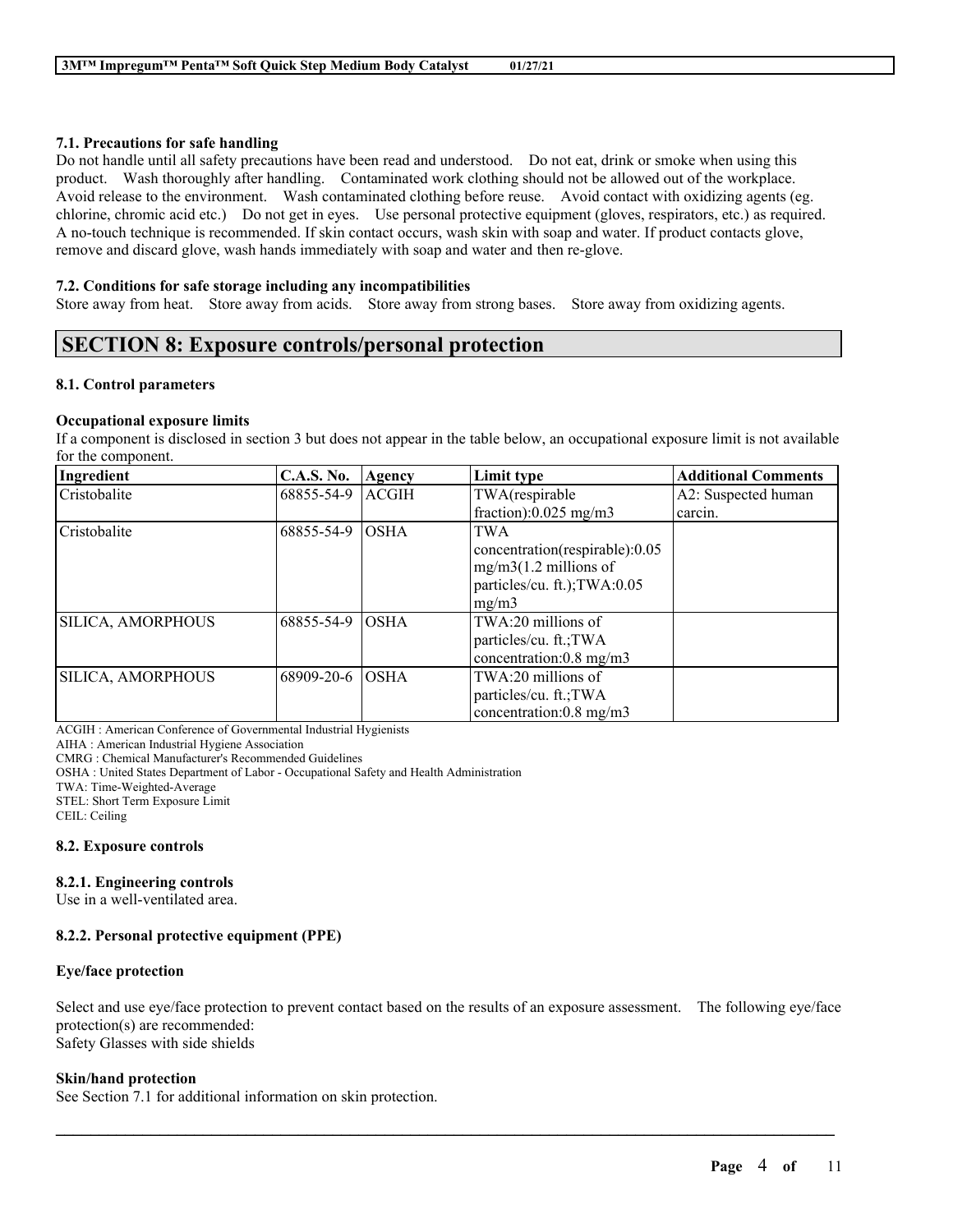**Respiratory protection**

None required.

# **SECTION 9: Physical and chemical properties**

# **9.1. Information on basic physical and chemical properties**

| Appearance                                |                              |
|-------------------------------------------|------------------------------|
| <b>Physical state</b>                     | Solid                        |
| Color                                     | Dark Red                     |
| <b>Specific Physical Form:</b>            | Paste                        |
| Odor                                      | Slight Acrid                 |
| <b>Odor threshold</b>                     | No Data Available            |
| рH                                        | No Data Available            |
| <b>Melting point</b>                      | No Data Available            |
| <b>Boiling Point</b>                      | Not Applicable               |
| <b>Flash Point</b>                        | Flash point > 93 °C (200 °F) |
| <b>Evaporation rate</b>                   | Not Applicable               |
| <b>Flammability (solid, gas)</b>          | Not Classified               |
| <b>Flammable Limits(LEL)</b>              | Not Applicable               |
| <b>Flammable Limits(UEL)</b>              | Not Applicable               |
| <b>Vapor Pressure</b>                     | Not Applicable               |
| <b>Vapor Density</b>                      | Not Applicable               |
| <b>Density</b>                            | $1.1 - 1.5$ g/cm3            |
| <b>Specific Gravity</b>                   | $>1$ [Ref Std:WATER=1]       |
| <b>Solubility in Water</b>                | Negligible                   |
| Solubility- non-water                     | No Data Available            |
| Partition coefficient: n-octanol/water    | No Data Available            |
| <b>Autoignition temperature</b>           | No Data Available            |
| <b>Decomposition temperature</b>          | No Data Available            |
| <b>Viscosity</b>                          | No Data Available            |
| <b>Volatile Organic Compounds</b>         | Not Applicable               |
| <b>Percent volatile</b>                   | Not Applicable               |
| <b>VOC Less H2O &amp; Exempt Solvents</b> | Not Applicable               |

# **SECTION 10: Stability and reactivity**

### **10.1. Reactivity**

This material may be reactive with certain agents under certain conditions - see the remaining headings in this section.

 $\mathcal{L}_\mathcal{L} = \mathcal{L}_\mathcal{L} = \mathcal{L}_\mathcal{L} = \mathcal{L}_\mathcal{L} = \mathcal{L}_\mathcal{L} = \mathcal{L}_\mathcal{L} = \mathcal{L}_\mathcal{L} = \mathcal{L}_\mathcal{L} = \mathcal{L}_\mathcal{L} = \mathcal{L}_\mathcal{L} = \mathcal{L}_\mathcal{L} = \mathcal{L}_\mathcal{L} = \mathcal{L}_\mathcal{L} = \mathcal{L}_\mathcal{L} = \mathcal{L}_\mathcal{L} = \mathcal{L}_\mathcal{L} = \mathcal{L}_\mathcal{L}$ 

# **10.2. Chemical stability**

Stable.

**10.3. Possibility of hazardous reactions** Hazardous polymerization will not occur.

# **10.4. Conditions to avoid** Heat

**10.5. Incompatible materials** Strong acids Strong bases Strong oxidizing agents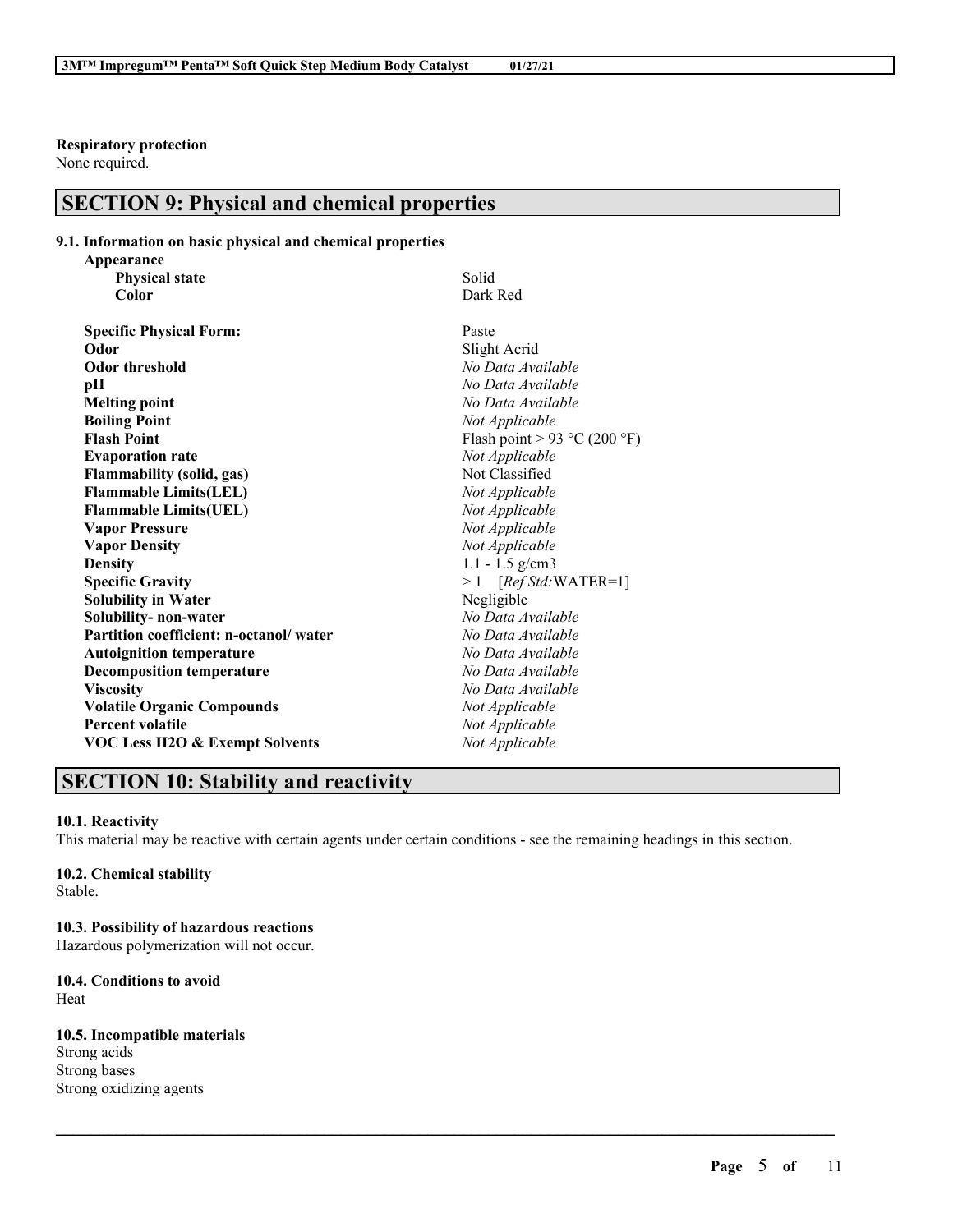#### **10.6. Hazardous decomposition products**

**Substance Condition**

None known.

Refer to section 5.2 for hazardous decomposition products during combustion.

# **SECTION 11: Toxicological information**

The information below may not be consistent with the material classification in Section 2 if specific ingredient **classifications are mandated by a competent authority. In addition, toxicological data on ingredients may not be** reflected in the material classification and/or the signs and symptoms of exposure, because an ingredient may be present below the threshold for labeling, an ingredient may not be available for exposure, or the data may not be **relevant to the material as a whole.**

**This document has been prepared in accordance with the U.S. OSHA Hazard Communication Standard, which** requires the inclusion of all known hazards of the product or ingredients regardless of the potential risk. The risks of **the hazards communicated in this document may vary depending on the potential for exposure. The information below represents toxicological information associated with the individual components of the uncured product. Once properly mixed and/or cured, the product is safe for its intended use.**

**11.1. Information on Toxicological effects**

**Signs and Symptoms of Exposure**

Based on test data and/or information on the components, this material may produce the following health effects:

#### **Inhalation:**

This product may have a characteristic odor; however, no adverse health effects are anticipated.

#### **Skin Contact:**

Mild Skin Irritation: Signs/symptoms may include localized redness, swelling, itching, and dryness. Allergic Skin Reaction (non-photo induced): Signs/symptoms may include redness, swelling, blistering, and itching.

#### **Eye Contact:**

Contact with the eyes during product use is not expected to result in significant irritation.

#### **Ingestion:**

May be harmful if swallowed.

Gastrointestinal Irritation: Signs/symptoms may include abdominal pain, stomach upset, nausea, vomiting and diarrhea.

May cause additional health effects (see below).

#### **Additional Health Effects:**

#### **Prolonged or repeated exposure may cause target organ effects:**

Ocular Effects: Signs/symptoms may include blurred or significantly impaired vision.

Bone Marrow Effects: Signs/symptoms may include generalized weakness, pallor of the skin, fatty infiltration of the bone marrow, decreases in the numbers of circulating blood cells, increased susceptibility to infection.

Respiratory Effects: Signs/symptoms may include cough, shortness of breath, chest tightness, wheezing, increased heart rate, bluish colored skin (cyanosis), sputum production, changes in lung function tests, and/or respiratory failure.

 $\mathcal{L}_\mathcal{L} = \mathcal{L}_\mathcal{L} = \mathcal{L}_\mathcal{L} = \mathcal{L}_\mathcal{L} = \mathcal{L}_\mathcal{L} = \mathcal{L}_\mathcal{L} = \mathcal{L}_\mathcal{L} = \mathcal{L}_\mathcal{L} = \mathcal{L}_\mathcal{L} = \mathcal{L}_\mathcal{L} = \mathcal{L}_\mathcal{L} = \mathcal{L}_\mathcal{L} = \mathcal{L}_\mathcal{L} = \mathcal{L}_\mathcal{L} = \mathcal{L}_\mathcal{L} = \mathcal{L}_\mathcal{L} = \mathcal{L}_\mathcal{L}$ 

#### **Reproductive/Developmental Toxicity:**

Contains a chemical or chemicals which can cause birth defects or other reproductive harm.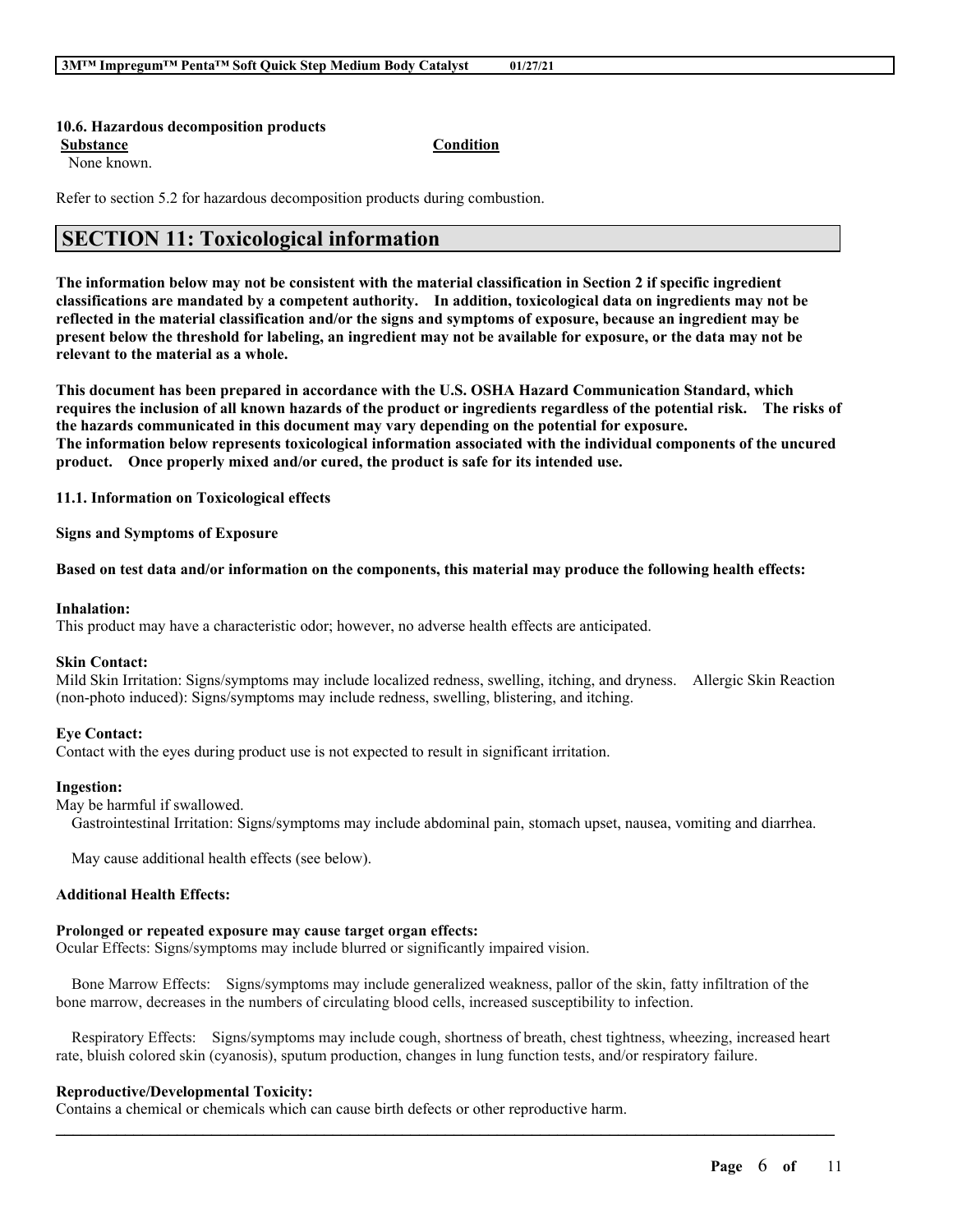### **Carcinogenicity:**

Exposures needed to cause the following health effect(s) are not expected during normal, intended use: Contains a chemical or chemicals which can cause cancer.

| Ingredient                          | . AS No.   | <b>Class Description</b>       | <b>Regulation</b>                                |
|-------------------------------------|------------|--------------------------------|--------------------------------------------------|
| . CRYS AIRRESP<br>SILICA.           | 68855-54-9 | Grp.<br>Carcinogenic to humans | International Agency for Research on Cancer      |
| <b>CRYS</b><br>, AIRRESP<br>SILICA. | 68855-54-9 | Known human carcinogen         | National<br>Program<br>Toxicology<br>Carcinogens |

### **Toxicological Data**

If a component is disclosed in section 3 but does not appear in a table below, either no data are available for that endpoint or the data are not sufficient for classification.

### **Acute Toxicity**

| <b>Name</b>                                                                 | Route       | <b>Species</b> | <b>Value</b>                                         |
|-----------------------------------------------------------------------------|-------------|----------------|------------------------------------------------------|
| Overall product                                                             | Ingestion   |                | No data available; calculated ATE2,000 - 5,000 mg/kg |
| <b>CITRIC ESTER</b>                                                         | Dermal      | Professio      | LD50 estimated to be $> 5,000$ mg/kg                 |
|                                                                             |             | nal            |                                                      |
|                                                                             |             | judgeme        |                                                      |
|                                                                             |             | nt             |                                                      |
| <b>CITRIC ESTER</b>                                                         | Ingestion   | Rat            | $LD50 > 25,000$ mg/kg                                |
| <b>SILANE TREATED SILICA</b>                                                | Dermal      | Rabbit         | $LD50 > 5,000$ mg/kg                                 |
| <b>SILANE TREATED SILICA</b>                                                | Inhalation- | Rat            | $LC50 > 0.691$ mg/l                                  |
|                                                                             | Dust/Mist   |                |                                                      |
|                                                                             | (4 hours)   |                |                                                      |
| <b>SILANE TREATED SILICA</b>                                                | Ingestion   | Rat            | $LD50 > 5,110$ mg/kg                                 |
| <b>SULFONIUM SALT</b>                                                       | Dermal      | Rat            | $LD50 > 2,000$ mg/kg                                 |
| <b>SULFONIUM SALT</b>                                                       | Ingestion   | Rat            | LD50 300-2,000 mg/kg                                 |
| Flux calcined diatomaceous earth (cristobalite $1 - 10\%$ )                 | Dermal      | Professio      | LD50 estimated to be $>$ 5,000 mg/kg                 |
|                                                                             |             | nal            |                                                      |
|                                                                             |             | judgeme        |                                                      |
|                                                                             |             | nt             |                                                      |
| Flux calcined diatomaceous earth (cristobalite $1 - \langle 10\% \rangle$ ) | Inhalation- | Rat            | $LC50 > 2.7$ mg/l                                    |
|                                                                             | Dust/Mist   |                |                                                      |
|                                                                             | (4 hours)   |                |                                                      |
| Flux calcined diatomaceous earth (cristobalite $1 - \langle 10\% \rangle$ ) | Ingestion   | Rat            | $LD50 > 2,000$ mg/kg                                 |
| POLYETHYLENE-POLYPROPYLENE GLYCOL                                           | Dermal      | Professio      | LD50 estimated to be $> 5,000$ mg/kg                 |
|                                                                             |             | nal            |                                                      |
|                                                                             |             | judgeme        |                                                      |
|                                                                             |             | nt             |                                                      |
| POLYETHYLENE-POLYPROPYLENE GLYCOL                                           | Ingestion   | Rat            | LD50<br>$5,700$ mg/kg                                |

ATE = acute toxicity estimate

# **Skin Corrosion/Irritation**

| Name                                                                        | <b>Species</b> | Value                     |
|-----------------------------------------------------------------------------|----------------|---------------------------|
|                                                                             |                |                           |
| <b>SILANE TREATED SILICA</b>                                                | Rabbit         | No significant irritation |
| <b>SULFONIUM SALT</b>                                                       | Rabbit         | Mild irritant             |
| Flux calcined diatomaceous earth (cristobalite $1 - \langle 10\% \rangle$ ) | In vitro       | No significant irritation |
|                                                                             | data           |                           |

### **Serious Eye Damage/Irritation**

| Name                                                                        | <b>Species</b> | Value                     |
|-----------------------------------------------------------------------------|----------------|---------------------------|
|                                                                             |                |                           |
| <b>SILANE TREATED SILICA</b>                                                | Rabbit         | No significant irritation |
| <b>SULFONIUM SALT</b>                                                       | Rabbit         | Mild irritant             |
| Flux calcined diatomaceous earth (cristobalite $1 - \langle 10\% \rangle$ ) | Rabbit         | Mild irritant             |

# **Skin Sensitization**

| -<br>Name                                                                  | $\sim$<br><b>Species</b> | V alue                              |
|----------------------------------------------------------------------------|--------------------------|-------------------------------------|
| SILICA ו<br><b>COLORED THE</b><br><b>CONTRACT</b><br>SШ<br>ANE<br>- I K 1. | <b>YY</b><br>Human       | $\cdot$ $\sim$<br>classified<br>Not |
|                                                                            | and                      |                                     |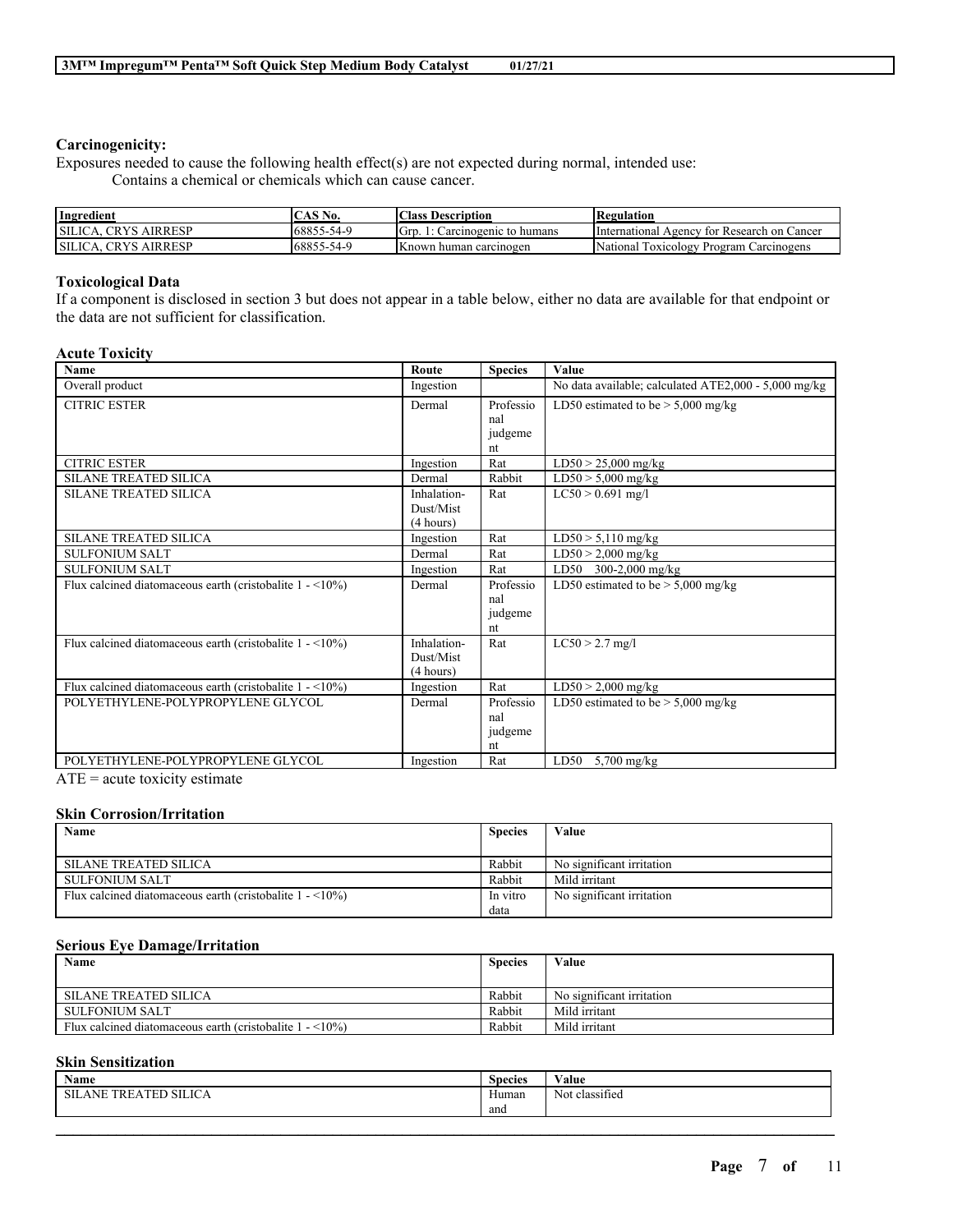|                                                                                   | anımal |                             |
|-----------------------------------------------------------------------------------|--------|-----------------------------|
| $\mathbf{v}$ and<br><b>SULF</b><br><b>ONIUM</b><br>5AL I                          | Mouse  | Sensitizing                 |
| Flux<br>$10\%$<br>(cristobalite<br>calcined<br>l diatomaceous<br>earth<br>- 1 1 1 | Mouse  | $\sim$<br>classified<br>Not |

#### **Respiratory Sensitization**

├

For the component/components, either no data are currently available or the data are not sufficient for classification.

#### **Germ Cell Mutagenicity**

| Name                                                                        | Route    | Value                                          |
|-----------------------------------------------------------------------------|----------|------------------------------------------------|
|                                                                             |          |                                                |
| <b>SILANE TREATED SILICA</b>                                                | In Vitro | Not mutagenic                                  |
| SULFONIUM SALT                                                              | In Vitro | Not mutagenic                                  |
| Flux calcined diatomaceous earth (cristobalite $1 - \langle 10\% \rangle$ ) | In Vitro | Some positive data exist, but the data are not |
|                                                                             |          | sufficient for classification                  |

# **Carcinogenicity**

| Name                                                                        | Route      | <b>Species</b> | Value                                          |
|-----------------------------------------------------------------------------|------------|----------------|------------------------------------------------|
| <b>SILANE TREATED SILICA</b>                                                | Not        | Mouse          | Some positive data exist, but the data are not |
|                                                                             | Specified  |                | sufficient for classification                  |
| Flux calcined diatomaceous earth (cristobalite $1 - \langle 10\% \rangle$ ) | Inhalation | Human          | Carcinogenic                                   |
|                                                                             |            | and            |                                                |
|                                                                             |            | anımal         |                                                |

### **Reproductive Toxicity**

# **Reproductive and/or Developmental Effects**

| Name                         | Route     | Value                                  | <b>Species</b> | <b>Test Result</b>              | <b>Exposure</b><br><b>Duration</b> |
|------------------------------|-----------|----------------------------------------|----------------|---------------------------------|------------------------------------|
| <b>SILANE TREATED SILICA</b> | Ingestion | Not classified for female reproduction | Rat            | <b>NOAEL 509</b><br>mg/kg/day   | generation                         |
| <b>SILANE TREATED SILICA</b> | Ingestion | Not classified for male reproduction   | Rat            | <b>NOAEL 497</b><br>mg/kg/day   | generation                         |
| <b>SILANE TREATED SILICA</b> | Ingestion | Not classified for development         | Rat            | <b>NOAEL 1,350</b><br>mg/kg/day | during<br>organogenesi<br>S        |
| <b>SULFONIUM SALT</b>        | Ingestion | Not classified for development         | Rat            | <b>NOAEL 100</b><br>mg/kg/day   | premating<br>into lactation        |
| <b>SULFONIUM SALT</b>        | Ingestion | Toxic to female reproduction           | Rat            | NOAEL 30<br>mg/kg/day           | premating<br>into lactation        |
| <b>SULFONIUM SALT</b>        | Ingestion | Toxic to male reproduction             | Rat            | NOAEL 30<br>mg/kg/day           | 30 days                            |

# **Target Organ(s)**

#### **Specific Target Organ Toxicity - single exposure**

| Name                  | Route     | <b>Target Organ(s)</b> | Value          | <b>Species</b> | <b>Test Result</b>        | Exposure<br><b>Duration</b> |
|-----------------------|-----------|------------------------|----------------|----------------|---------------------------|-----------------------------|
| <b>SULFONIUM SALT</b> | Ingestion | respiratory system     | Not classified | Rat            | <b>NOAEL 300</b><br>mg/kg |                             |

# **Specific Target Organ Toxicity - repeated exposure**

| Name                                   | Route      | Target Organ(s)                   | Value                                                                  | <b>Species</b> | <b>Test Result</b>            | Exposure<br><b>Duration</b> |
|----------------------------------------|------------|-----------------------------------|------------------------------------------------------------------------|----------------|-------------------------------|-----------------------------|
| <b>SILANE TREATED</b><br><b>SILICA</b> | Inhalation | respiratory system  <br>silicosis | Not classified                                                         | Human          | <b>NOAEL Not</b><br>available | occupational<br>exposure    |
| <b>SULFONIUM SALT</b>                  | Ingestion  | bone marrow                       | Causes damage to organs through<br>prolonged or repeated exposure      | Rat            | NOAEL 10<br>mg/kg/day         | 30 days                     |
| <b>SULFONIUM SALT</b>                  | Ingestion  | respiratory system                | May cause damage to organs<br>though prolonged or repeated<br>exposure | Rat            | NOAEL 30<br>mg/kg/day         | 30 days                     |
| <b>SULFONIUM SALT</b>                  | Ingestion  | eyes                              | May cause damage to organs<br>though prolonged or repeated<br>exposure | Rat            | NOAEL 100<br>mg/kg/day        | 30 days                     |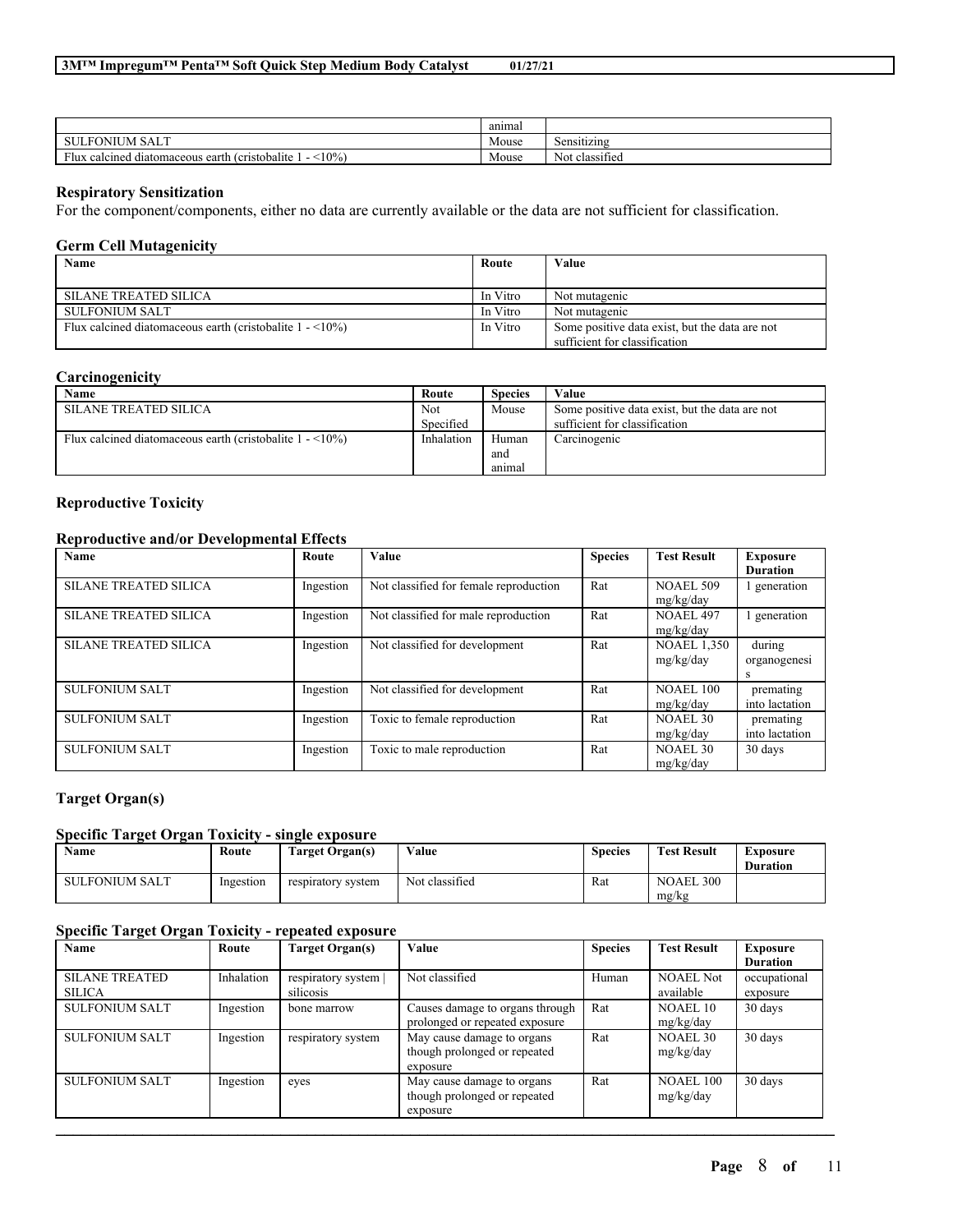| <b>SULFONIUM SALT</b>                                                             | Ingestion  | hematopoietic<br>system   liver  <br>immune system  <br>kidney and/or<br>bladder                                                                            | Not classified                                                    | Rat   | <b>NOAEL 300</b><br>mg/kg/day | 30 days                  |
|-----------------------------------------------------------------------------------|------------|-------------------------------------------------------------------------------------------------------------------------------------------------------------|-------------------------------------------------------------------|-------|-------------------------------|--------------------------|
| <b>SULFONIUM SALT</b>                                                             | Ingestion  | gastrointestinal tract                                                                                                                                      | Not classified                                                    | Rat   | <b>NOAEL 30</b><br>mg/kg/day  | 30 days                  |
| <b>SULFONIUM SALT</b>                                                             | Ingestion  | auditory system  <br>heart   skin  <br>endocrine system  <br>bone, teeth, nails,<br>and/or hair $\vert$<br>muscles   nervous<br>system   vascular<br>system | Not classified                                                    | Rat   | <b>NOAEL 300</b><br>mg/kg/day | 30 days                  |
| Flux calcined<br>diatomaceous earth<br>(cristobalite $1 - \langle 10\% \rangle$ ) | Inhalation | silicosis                                                                                                                                                   | Causes damage to organs through<br>prolonged or repeated exposure | Human | <b>NOAEL Not</b><br>available | occupational<br>exposure |
| Flux calcined<br>diatomaceous earth<br>(cristobalite $1 - \langle 10\% \rangle$ ) | Ingestion  | hematopoietic<br>system $ $ eyes $ $<br>kidney and/or<br>bladder                                                                                            | Not classified                                                    | Rat   | NOAEL<br>3,738<br>mg/kg/day   | 90 days                  |

### **Aspiration Hazard**

For the component/components, either no data are currently available or the data are not sufficient for classification.

Please contact the address or phone number listed on the first page of the SDS for additional toxicological information **on this material and/or its components.**

# **SECTION 12: Ecological information**

### **Ecotoxicological information**

Please contact the address or phone number listed on the first page of the SDS for additional ecotoxicological information on this material and/or its components.

### **Chemical fate information**

Please contact the address or phone number listed on the first page of the SDS for additional chemical fate information on this material and/or its components.

# **SECTION 13: Disposal considerations**

#### **13.1. Disposal methods**

Dispose of contents/ container in accordance with the local/regional/national/international regulations.

Dispose of waste product in a permitted industrial waste facility. As a disposal alternative, incinerate in a permitted waste incineration facility.

 $\mathcal{L}_\mathcal{L} = \mathcal{L}_\mathcal{L} = \mathcal{L}_\mathcal{L} = \mathcal{L}_\mathcal{L} = \mathcal{L}_\mathcal{L} = \mathcal{L}_\mathcal{L} = \mathcal{L}_\mathcal{L} = \mathcal{L}_\mathcal{L} = \mathcal{L}_\mathcal{L} = \mathcal{L}_\mathcal{L} = \mathcal{L}_\mathcal{L} = \mathcal{L}_\mathcal{L} = \mathcal{L}_\mathcal{L} = \mathcal{L}_\mathcal{L} = \mathcal{L}_\mathcal{L} = \mathcal{L}_\mathcal{L} = \mathcal{L}_\mathcal{L}$ 

# **EPA Hazardous Waste Number (RCRA):** Not regulated

# **SECTION 14: Transport Information**

For Transport Information, please visit http://3M.com/Transportinfo or call 1-800-364-3577 or 651-737-6501.

# **SECTION 15: Regulatory information**

# **15.1. US Federal Regulations**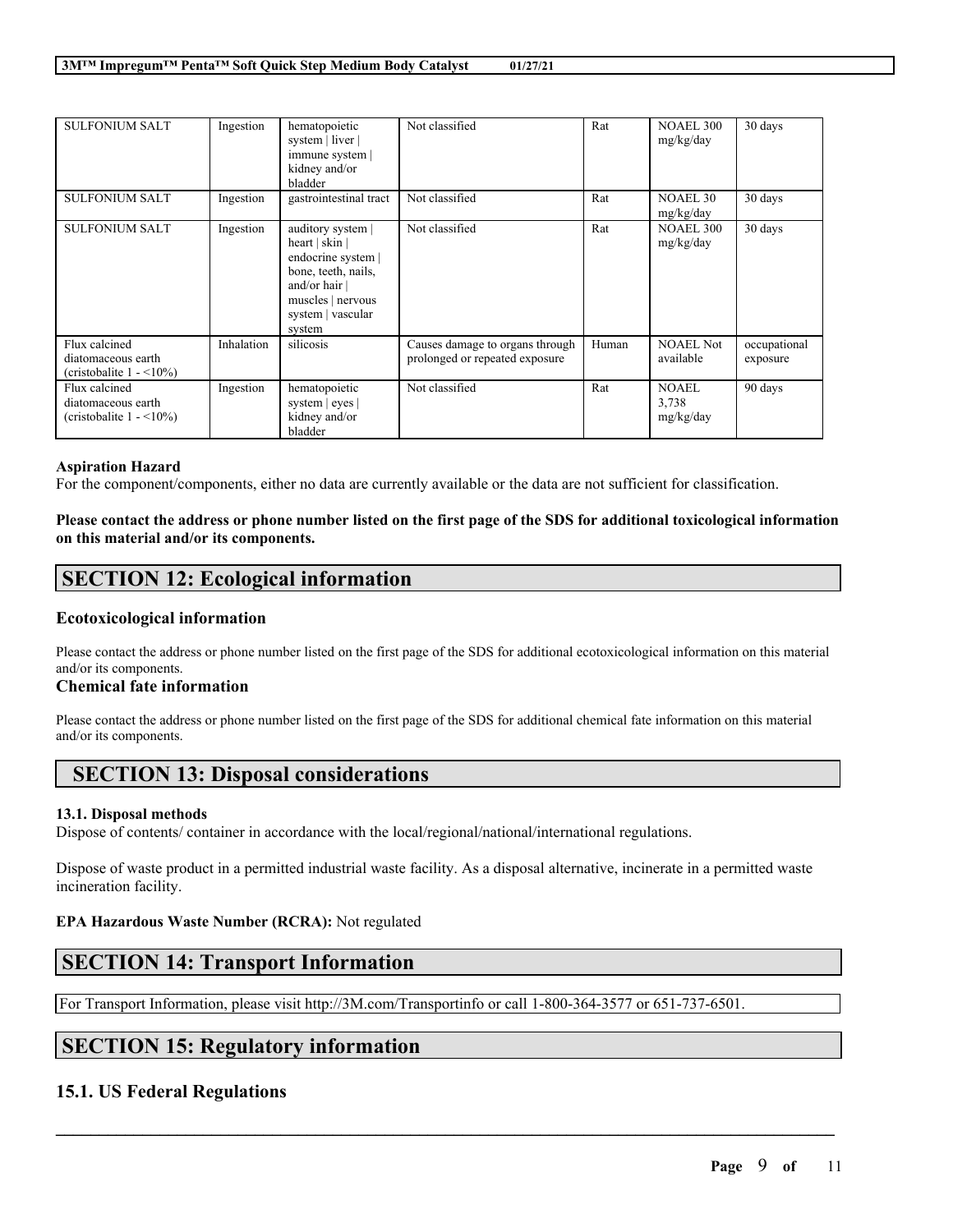Contact 3M for more information.

### **EPCRA 311/312 Hazard Classifications:**

| <b>Physical Hazards</b> |  |
|-------------------------|--|
| Not applicable          |  |
|                         |  |

| <b>Health Hazards</b>                                        |  |
|--------------------------------------------------------------|--|
| Reproductive toxicity                                        |  |
| Respiratory or Skin Sensitization                            |  |
| Specific target organ toxicity (single or repeated exposure) |  |

# **15.2. State Regulations**

Contact 3M for more information.

# **15.3. Chemical Inventories**

The components of this product are in compliance with the new substance notification requirements of CEPA.

This material contains one or more substances not listed on the TSCA Inventory. Commercial use of this material is regulated by the FDA.

Contact 3M for more information.

# **15.4. International Regulations**

Contact 3M for more information.

**This SDS has been prepared to meet the U.S. OSHA Hazard Communication Standard, 29 CFR 1910.1200.**

# **SECTION 16: Other information**

# **NFPA Hazard Classification**

**Health:** 2 **Flammability:** 1 **Instability:** 0 **Special Hazards:** None

National Fire Protection Association (NFPA) hazard ratings are designed for use by emergency response personnel to address the hazards that are presented by short-term, acute exposure to a material under conditions of fire, spill, or similar emergencies. Hazard ratings are primarily based on the inherent physical and toxic properties of the material but also include the toxic properties of combustion or decomposition products that are known to be generated in significant quantities.

| <b>Document Group:</b> | 19-2469-5 | <b>Version Number:</b>  | 6.00     |
|------------------------|-----------|-------------------------|----------|
| <b>Issue Date:</b>     | 01/27/21  | <b>Supercedes Date:</b> | 03/14/19 |

DISCLAIMER: The information in this Safety Data Sheet (SDS) is believed to be correct as of the date issued. 3M MAKES NO WARRANTIES, EXPRESSED OR IMPLIED, INCLUDING, BUT NOT LIMITED TO, ANY IMPLIED WARRANTY OF MERCHANTABILITY OR FITNESS FOR A PARTICULAR PURPOSE OR COURSE OF PERFORMANCE OR USAGE OF TRADE. User is responsible for determining whether the 3M product is fit for a particular purpose and suitable for user's method of use or application. Given the variety of factors that can affect the use and application of a 3M product, some of which are uniquely within the user's knowledge and control, it is essential that the user evaluate the 3M product to determine whether it is fit for a particular purpose and suitable for user's method of use or application.

3M provides information in electronic form as a service to its customers. Due to the remote possibility that electronic transfer may have resulted in errors, omissions or alterations in this information, 3M makes no representations as to its completeness or accuracy. In addition, information obtained from a database may not be as current as the information in the SDS available directly from 3M.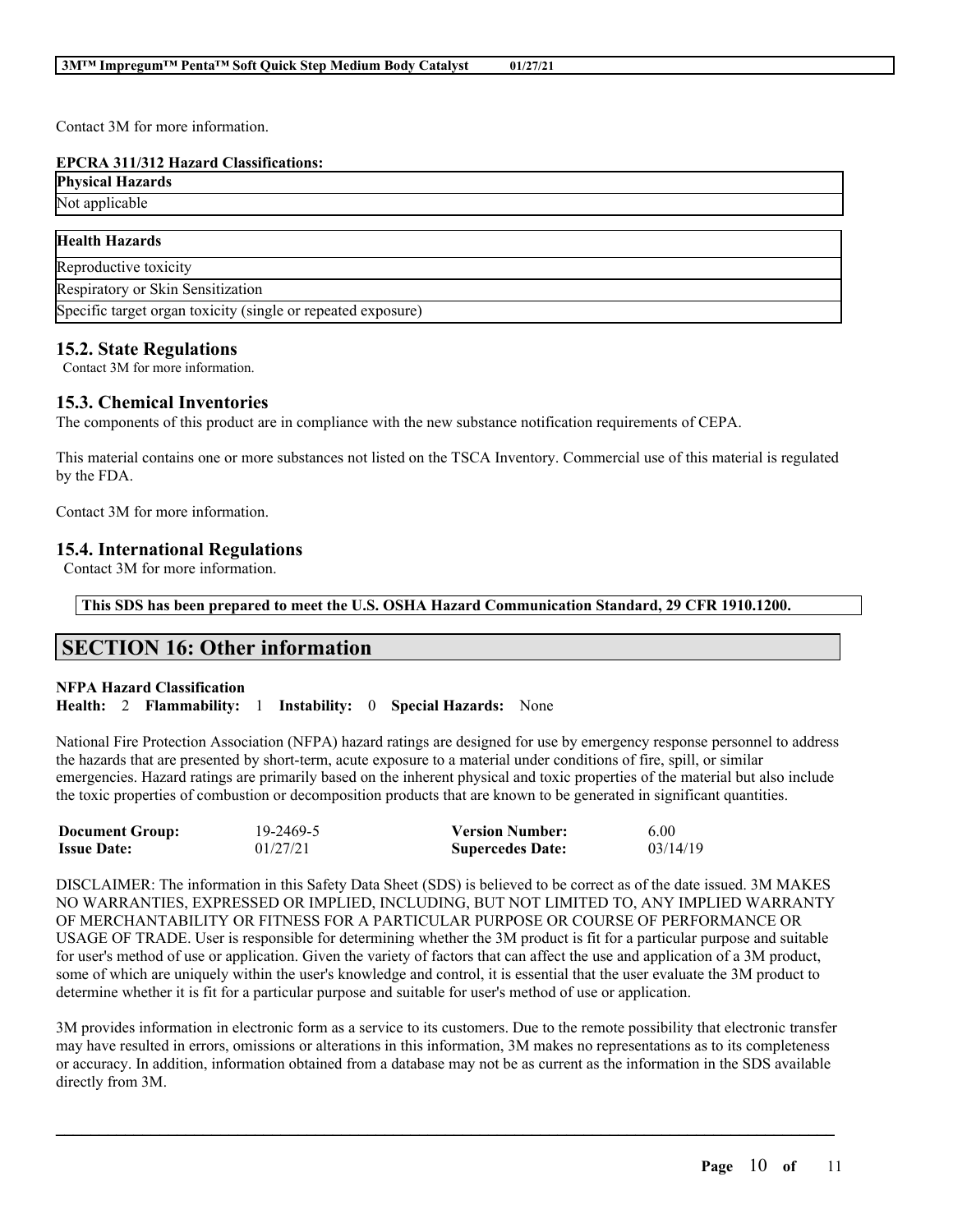**3M USA SDSs are available at www.3M.com**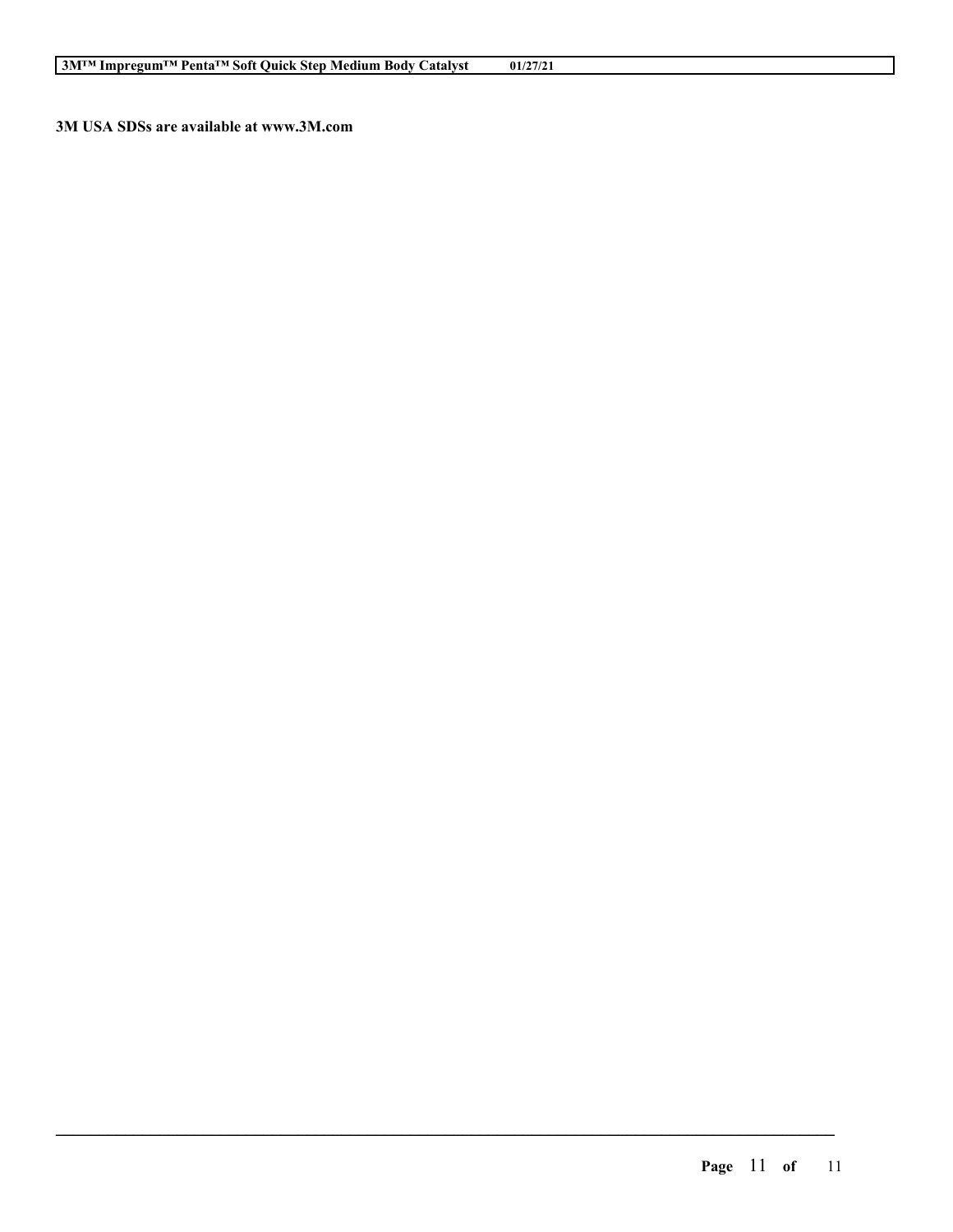

# **Safety Data Sheet**

### Copyright,2021, 3M Company.

All rights reserved. Copying and/or downloading of this information for the purpose of properly utilizing 3M products is allowed provided that: (1) the information is copied in full with no changes unless prior written agreement is obtained from 3M, and (2) neither the copy nor the original is resold or otherwise distributed with the intention of earning a profit thereon.

| <b>Document Group:</b> | 19-2468-7 | <b>Version Number:</b>  | 8.00     |
|------------------------|-----------|-------------------------|----------|
| <b>Issue Date:</b>     | 05/03/21  | <b>Supercedes Date:</b> | 01/25/21 |

# **SECTION 1: Identification**

### **1.1. Product identifier**

3M™ Impregum™ Penta™ Soft Quick Step Medium Body Base

#### **Product Identification Numbers** LE-F100-0141-4

### **1.2. Recommended use and restrictions on use**

# **Recommended use** Dental Product, Impression Material

**Restrictions on use** For use only by dental professionals

| 1.3. Supplier's details |                                         |
|-------------------------|-----------------------------------------|
| <b>MANUFACTURER:</b>    | 3M                                      |
| DIVISION:               | Oral Care Solutions Division            |
| <b>ADDRESS:</b>         | 3M Center, St. Paul, MN 55144-1000, USA |
| Telephone:              | 1-888-3M HELPS (1-888-364-3577)         |

**1.4. Emergency telephone number** 1-800-364-3577 or (651) 737-6501 (24 hours)

# **SECTION 2: Hazard identification**

This document has been prepared in accordance with the U.S. OSHA Hazard Communication Standard, which requires the inclusion of all known hazards of the product or ingredients regardless of the potential risk. The risks of the hazards communicated in this document may vary depending on the potential for exposure.

 $\mathcal{L}_\mathcal{L} = \mathcal{L}_\mathcal{L} = \mathcal{L}_\mathcal{L} = \mathcal{L}_\mathcal{L} = \mathcal{L}_\mathcal{L} = \mathcal{L}_\mathcal{L} = \mathcal{L}_\mathcal{L} = \mathcal{L}_\mathcal{L} = \mathcal{L}_\mathcal{L} = \mathcal{L}_\mathcal{L} = \mathcal{L}_\mathcal{L} = \mathcal{L}_\mathcal{L} = \mathcal{L}_\mathcal{L} = \mathcal{L}_\mathcal{L} = \mathcal{L}_\mathcal{L} = \mathcal{L}_\mathcal{L} = \mathcal{L}_\mathcal{L}$ 

# **2.1. Hazard classification**

Serious Eye Damage/Irritation: Category 2B. Skin Sensitizer: Category 1A. Reproductive Toxicity: Category 1B.

**2.2. Label elements Signal word** Danger

**Symbols**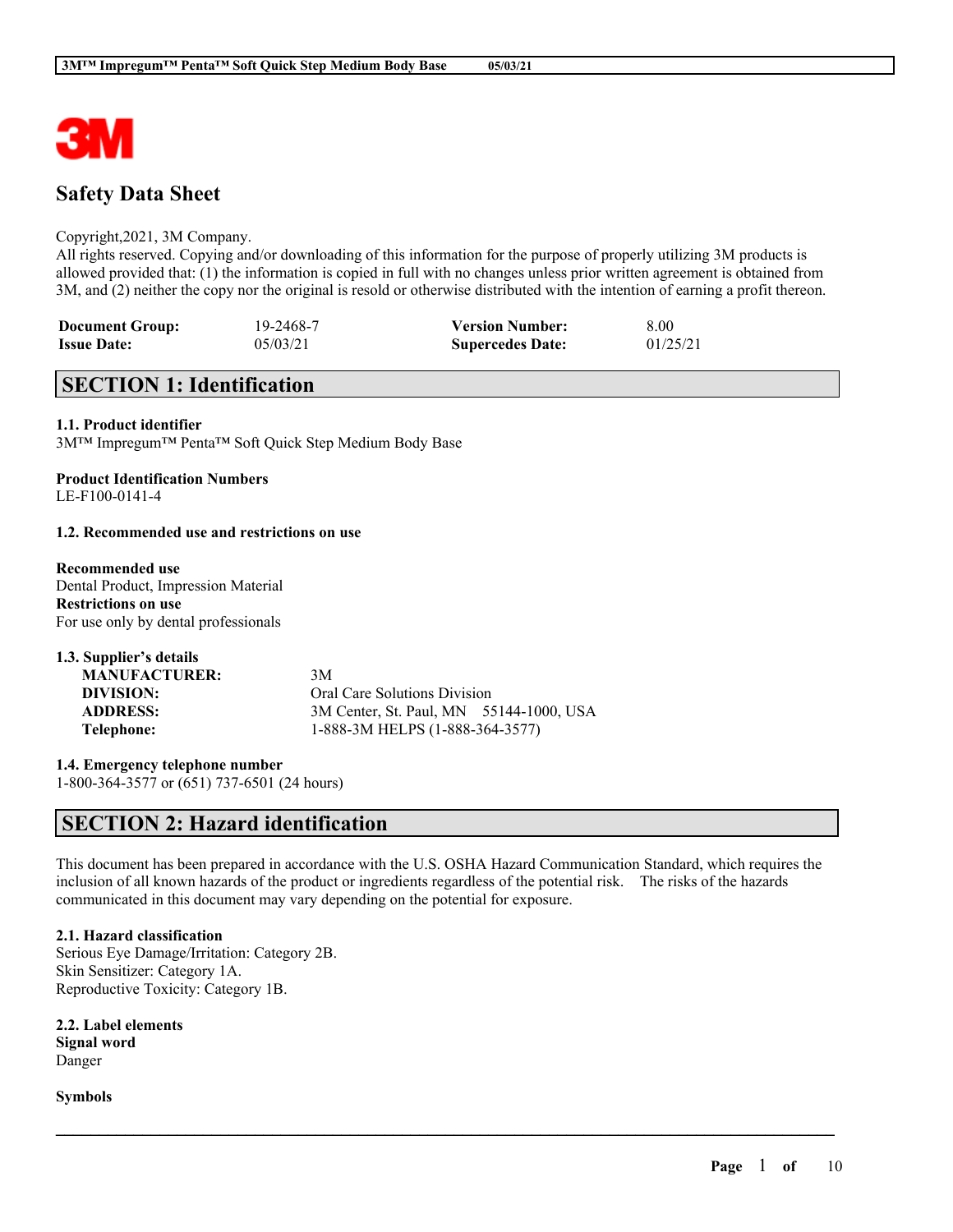Exclamation mark | Health Hazard |

**Pictograms**



**Hazard Statements** Causes eye irritation. May cause an allergic skin reaction. May damage fertility or the unborn child.

#### **Precautionary Statements**

### **Prevention:**

Obtain special instructions before use. Do not handle until all safety precautions have been read and understood. Wear protective gloves. Wash thoroughly after handling. Contaminated work clothing must not be allowed out of the workplace.

# **Response:**

IF IN EYES: Rinse cautiously with water for several minutes. Remove contact lenses, if present and easy to do. Continue rinsing.

If eye irritation persists: Get medical advice/attention.

IF ON SKIN: Wash with plenty of soap and water.

If skin irritation or rash occurs: Get medical advice/attention.

Wash contaminated clothing before reuse.

IF exposed or concerned: Get medical advice/attention.

### **Disposal:**

Dispose of contents/container in accordance with applicable local/regional/national/international regulations.

# **SECTION 3: Composition/information on ingredients**

| Ingredient                                                                  | <b>C.A.S. No.</b> | $\%$ by Wt               |
|-----------------------------------------------------------------------------|-------------------|--------------------------|
| Furan, tetrahydro-, polymer with oxirane, bis[[3-(1-                        | 110531-92-5       | 50 - 60 Trade Secret *   |
| aziridinyl)butyl]carbamate]                                                 |                   |                          |
| <b>FATTY ACID TRIGLYCERIDES</b>                                             | 67701-27-3        | 10 - 20 Trade Secret *   |
| Flux calcined diatomaceous earth (cristobalite $1 - \langle 10\% \rangle$ ) | 68855-54-9        | 1 - 20 Trade Secret *    |
| Benzene, bis(phenylmethyl)-, ar-methyl deriv.                               | 53585-53-8        | 5 - 16 Trade Secret *    |
| <b>SULFONAMIDE</b>                                                          | 80-39-7           | 1 - 5 Trade Secret *     |
| 1-DODECYLIMIDAZOLE                                                          | 4303-67-7         | <1 Trade Secret *        |
| 2-Cyclohexen-1-one, 2-methyl-5-(1-methylethenyl)-,                          | 6485-40-1         | $< 0.2$ Trade Secret $*$ |
| $(R)$ -                                                                     |                   |                          |

\*The specific chemical identity and/or exact percentage (concentration) of this composition has been withheld as a trade secret.

 $\mathcal{L}_\mathcal{L} = \mathcal{L}_\mathcal{L} = \mathcal{L}_\mathcal{L} = \mathcal{L}_\mathcal{L} = \mathcal{L}_\mathcal{L} = \mathcal{L}_\mathcal{L} = \mathcal{L}_\mathcal{L} = \mathcal{L}_\mathcal{L} = \mathcal{L}_\mathcal{L} = \mathcal{L}_\mathcal{L} = \mathcal{L}_\mathcal{L} = \mathcal{L}_\mathcal{L} = \mathcal{L}_\mathcal{L} = \mathcal{L}_\mathcal{L} = \mathcal{L}_\mathcal{L} = \mathcal{L}_\mathcal{L} = \mathcal{L}_\mathcal{L}$ 

# **SECTION 4: First aid measures**

#### **4.1. Description of first aid measures**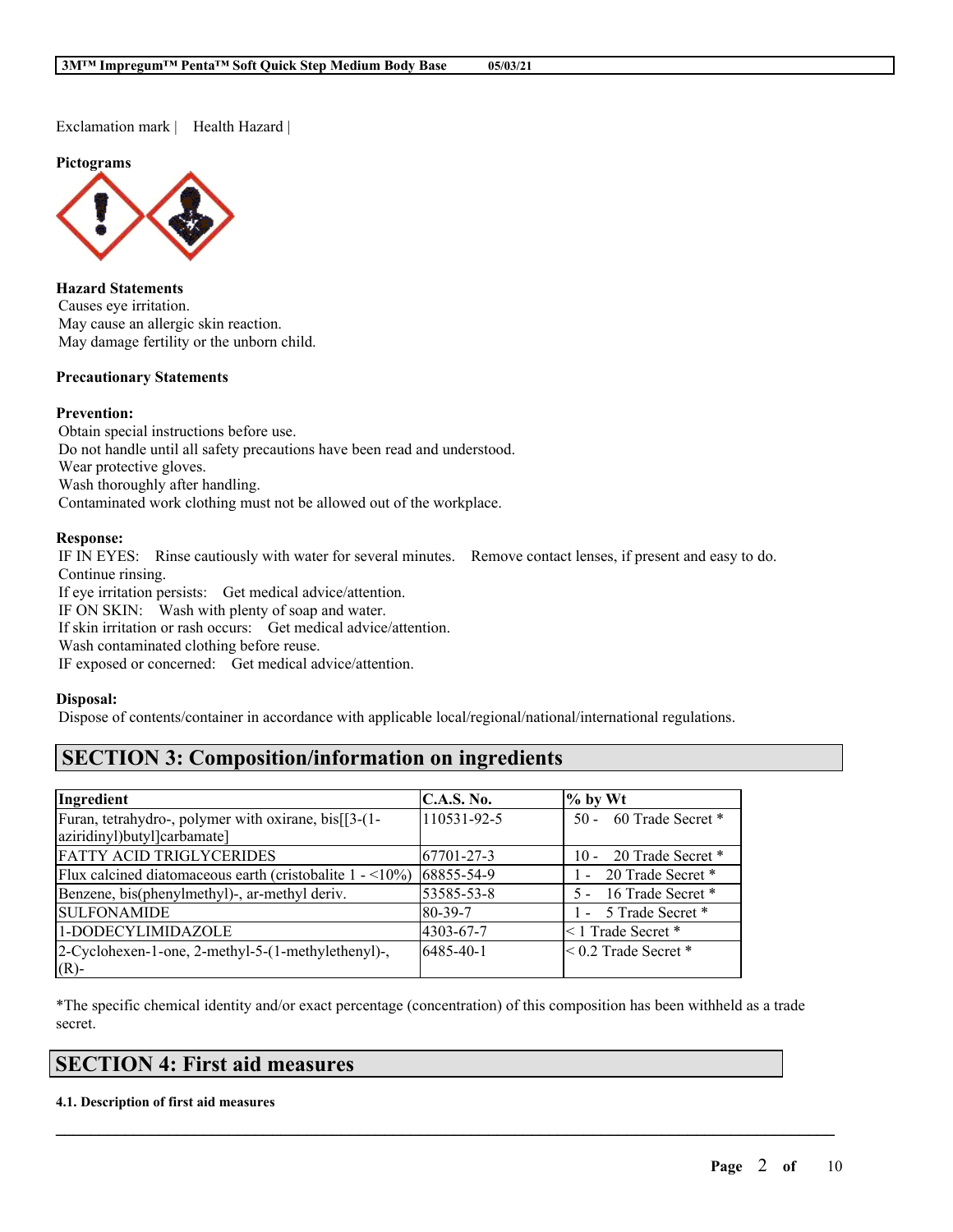#### **Inhalation:**

Remove person to fresh air. If you feel unwell, get medical attention.

#### **Skin Contact:**

Immediately wash with soap and water. Remove contaminated clothing and wash before reuse. If signs/symptoms develop, get medical attention.

#### **Eye Contact:**

Flush with large amounts of water. Remove contact lenses if easy to do. Continue rinsing. If signs/symptoms persist, get medical attention.

#### **If Swallowed:**

Rinse mouth. If you feel unwell, get medical attention.

#### **4.2. Most important symptoms and effects, both acute and delayed**

Allergic skin reaction (redness, swelling, blistering, and itching).

#### **4.3. Indication of any immediate medical attention and special treatment required**

Not applicable

# **SECTION 5: Fire-fighting measures**

### **5.1. Suitable extinguishing media**

In case of fire: Use a fire fighting agent suitable for ordinary combustible material such as water or foam to extinguish.

# **5.2. Special hazards arising from the substance or mixture**

None inherent in this product.

#### **Hazardous Decomposition or By-Products**

| <b>Substance</b>         | Condition         |
|--------------------------|-------------------|
| Carbon monoxide          | During Combustion |
| Carbon dioxide           | During Combustion |
| Irritant Vapors or Gases | During Combustion |

#### **5.3. Special protective actions for fire-fighters**

Wear full protective clothing, including helmet, self-contained, positive pressure or pressure demand breathing apparatus, bunker coat and pants, bands around arms, waist and legs, face mask, and protective covering for exposed areas of the head.

# **SECTION 6: Accidental release measures**

#### **6.1. Personal precautions, protective equipment and emergency procedures**

Evacuate area. Ventilate the area with fresh air. For large spill, or spills in confined spaces, provide mechanical ventilation to disperse or exhaust vapors, in accordance with good industrial hygiene practice. Refer to other sections of this SDS for information regarding physical and health hazards, respiratory protection, ventilation, and personal protective equipment.

#### **6.2. Environmental precautions**

Avoid release to the environment.

# **6.3. Methods and material for containment and cleaning up**

Collect as much of the spilled material as possible. Place in a closed container approved for transportation by appropriate authorities. Clean up residue. Seal the container. Dispose of collected material as soon as possible in accordance with applicable local/regional/national/international regulations.

 $\mathcal{L}_\mathcal{L} = \mathcal{L}_\mathcal{L} = \mathcal{L}_\mathcal{L} = \mathcal{L}_\mathcal{L} = \mathcal{L}_\mathcal{L} = \mathcal{L}_\mathcal{L} = \mathcal{L}_\mathcal{L} = \mathcal{L}_\mathcal{L} = \mathcal{L}_\mathcal{L} = \mathcal{L}_\mathcal{L} = \mathcal{L}_\mathcal{L} = \mathcal{L}_\mathcal{L} = \mathcal{L}_\mathcal{L} = \mathcal{L}_\mathcal{L} = \mathcal{L}_\mathcal{L} = \mathcal{L}_\mathcal{L} = \mathcal{L}_\mathcal{L}$ 

# **SECTION 7: Handling and storage**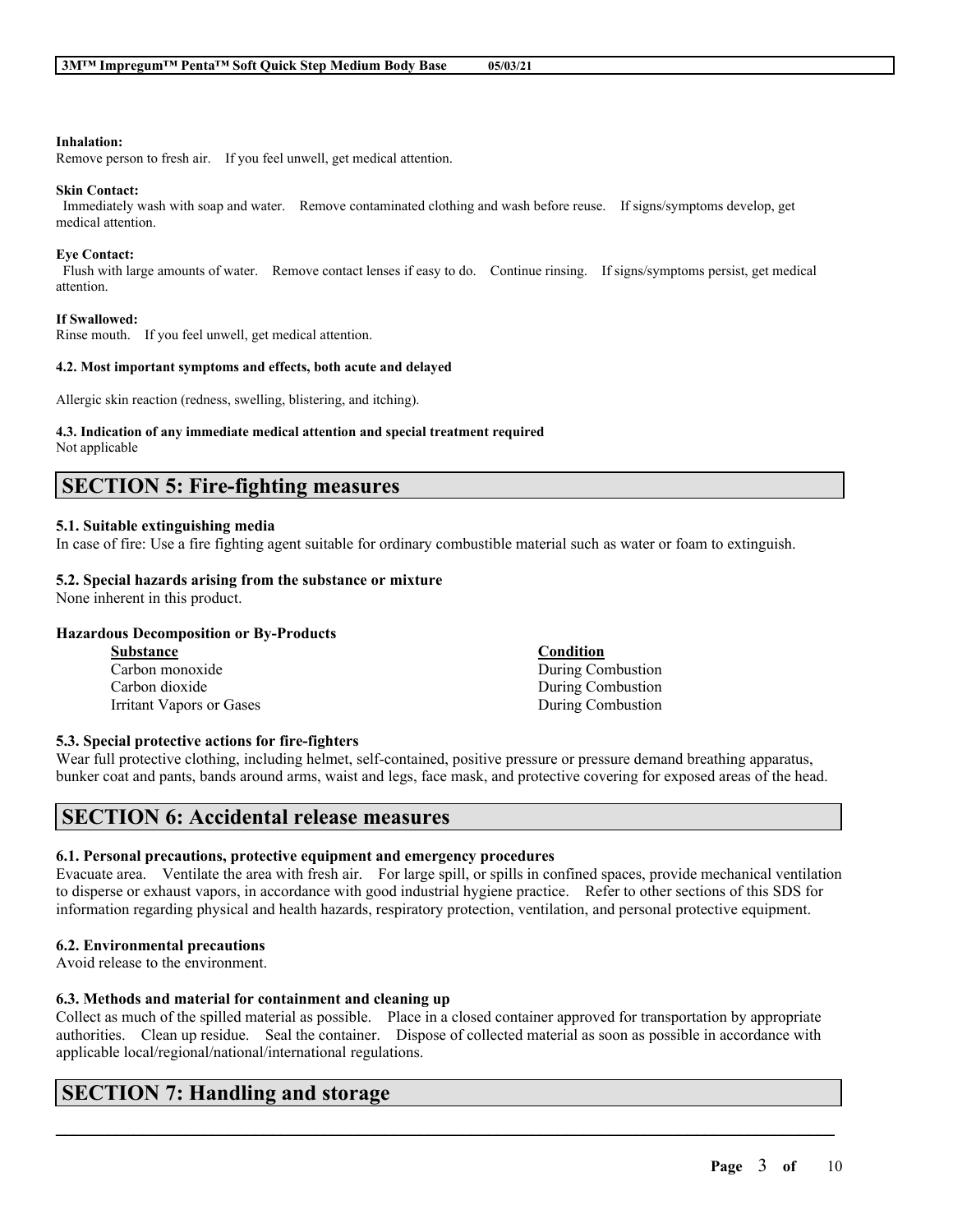### **7.1. Precautions for safe handling**

Do not handle until all safety precautions have been read and understood. Do not eat, drink or smoke when using this product. Wash thoroughly after handling. Contaminated work clothing should not be allowed out of the workplace. Avoid release to the environment. Wash contaminated clothing before reuse. Avoid contact with oxidizing agents (eg. chlorine, chromic acid etc.) Do not get in eyes. Use personal protective equipment (gloves, respirators, etc.) as required. A no-touch technique is recommended. If skin contact occurs, wash skin with soap and water. If product contacts glove, remove and discard glove, wash hands immediately with soap and water and then re-glove.

### **7.2. Conditions for safe storage including any incompatibilities**

Store away from heat. Store away from acids. Store away from strong bases. Store away from oxidizing agents.

# **SECTION 8: Exposure controls/personal protection**

### **8.1. Control parameters**

### **Occupational exposure limits**

If a component is disclosed in section 3 but does not appear in the table below, an occupational exposure limit is not available for the component.

| Ingredient   | C.A.S. No.        | Agency | Limit type                     | <b>Additional Comments</b> |
|--------------|-------------------|--------|--------------------------------|----------------------------|
| Cristobalite | 68855-54-9 ACGIH  |        | TWA(respirable                 | A2: Suspected human        |
|              |                   |        | fraction): $0.025$ mg/m3       | carcin.                    |
| Cristobalite | 168855-54-9 IOSHA |        | <b>TWA</b>                     |                            |
|              |                   |        | concentration(respirable):0.05 |                            |
|              |                   |        | $mg/m3(1.2$ millions of        |                            |
|              |                   |        | particles/cu. ft.); TWA:0.05   |                            |
|              |                   |        | mg/m3                          |                            |

ACGIH : American Conference of Governmental Industrial Hygienists

AIHA : American Industrial Hygiene Association

CMRG : Chemical Manufacturer's Recommended Guidelines

OSHA : United States Department of Labor - Occupational Safety and Health Administration

TWA: Time-Weighted-Average

STEL: Short Term Exposure Limit

CEIL: Ceiling

#### **8.2. Exposure controls**

# **8.2.1. Engineering controls**

Use in a well-ventilated area.

# **8.2.2. Personal protective equipment (PPE)**

#### **Eye/face protection**

Select and use eye/face protection to prevent contact based on the results of an exposure assessment. The following eye/face protection(s) are recommended:

 $\mathcal{L}_\mathcal{L} = \mathcal{L}_\mathcal{L} = \mathcal{L}_\mathcal{L} = \mathcal{L}_\mathcal{L} = \mathcal{L}_\mathcal{L} = \mathcal{L}_\mathcal{L} = \mathcal{L}_\mathcal{L} = \mathcal{L}_\mathcal{L} = \mathcal{L}_\mathcal{L} = \mathcal{L}_\mathcal{L} = \mathcal{L}_\mathcal{L} = \mathcal{L}_\mathcal{L} = \mathcal{L}_\mathcal{L} = \mathcal{L}_\mathcal{L} = \mathcal{L}_\mathcal{L} = \mathcal{L}_\mathcal{L} = \mathcal{L}_\mathcal{L}$ 

Safety Glasses with side shields

### **Skin/hand protection**

See Section 7.1 for additional information on skin protection.

# **Respiratory protection**

None required.

# **SECTION 9: Physical and chemical properties**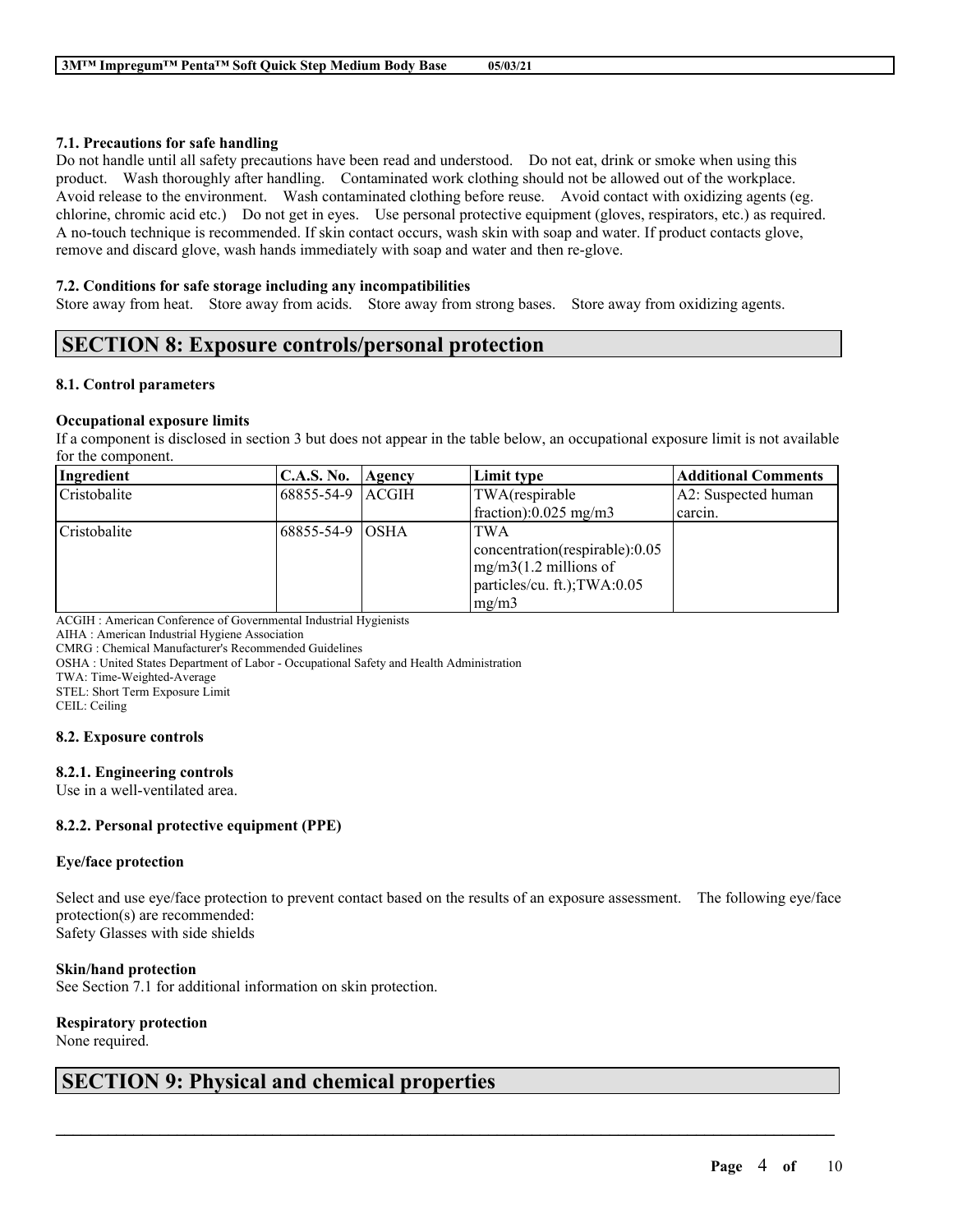**9.1. Information on basic physical and chemical properties Appearance**

| Appearance                                |                              |
|-------------------------------------------|------------------------------|
| <b>Physical state</b>                     | Solid                        |
| Color                                     | Blue                         |
| <b>Specific Physical Form:</b>            | Paste                        |
| Odor                                      | Characteristic Odor          |
| <b>Odor threshold</b>                     | No Data Available            |
| рH                                        | No Data Available            |
| <b>Melting point</b>                      | Not Applicable               |
| <b>Boiling Point</b>                      | Not Applicable               |
| <b>Flash Point</b>                        | Flash point > 93 °C (200 °F) |
| <b>Evaporation rate</b>                   | Not Applicable               |
| <b>Flammability (solid, gas)</b>          | Not Classified               |
| <b>Flammable Limits(LEL)</b>              | Not Applicable               |
| <b>Flammable Limits(UEL)</b>              | Not Applicable               |
| <b>Vapor Pressure</b>                     | Not Applicable               |
| <b>Vapor Density</b>                      | Not Applicable               |
| <b>Density</b>                            | $1 - 1.2$ g/cm3              |
| <b>Specific Gravity</b>                   | $>1$ [Ref Std:WATER=1]       |
| <b>Solubility in Water</b>                | Negligible                   |
| Solubility- non-water                     | No Data Available            |
| Partition coefficient: n-octanol/water    | No Data Available            |
| <b>Autoignition temperature</b>           | Not Applicable               |
| <b>Decomposition temperature</b>          | No Data Available            |
| <b>Viscosity</b>                          | No Data Available            |
| <b>Volatile Organic Compounds</b>         | Not Applicable               |
| <b>Percent volatile</b>                   | Not Applicable               |
| <b>VOC Less H2O &amp; Exempt Solvents</b> | Not Applicable               |
|                                           |                              |

# **SECTION 10: Stability and reactivity**

#### **10.1. Reactivity**

This material is considered to be non reactive under normal use conditions.

#### **10.2. Chemical stability**

Stable.

#### **10.3. Possibility of hazardous reactions**

Hazardous polymerization will not occur.

**10.4. Conditions to avoid** Heat

### **10.5. Incompatible materials** Strong acids

Strong bases Strong oxidizing agents

### **10.6. Hazardous decomposition products Substance Condition**

None known.

 $\mathcal{L}_\mathcal{L} = \mathcal{L}_\mathcal{L} = \mathcal{L}_\mathcal{L} = \mathcal{L}_\mathcal{L} = \mathcal{L}_\mathcal{L} = \mathcal{L}_\mathcal{L} = \mathcal{L}_\mathcal{L} = \mathcal{L}_\mathcal{L} = \mathcal{L}_\mathcal{L} = \mathcal{L}_\mathcal{L} = \mathcal{L}_\mathcal{L} = \mathcal{L}_\mathcal{L} = \mathcal{L}_\mathcal{L} = \mathcal{L}_\mathcal{L} = \mathcal{L}_\mathcal{L} = \mathcal{L}_\mathcal{L} = \mathcal{L}_\mathcal{L}$ 

Refer to section 5.2 for hazardous decomposition products during combustion.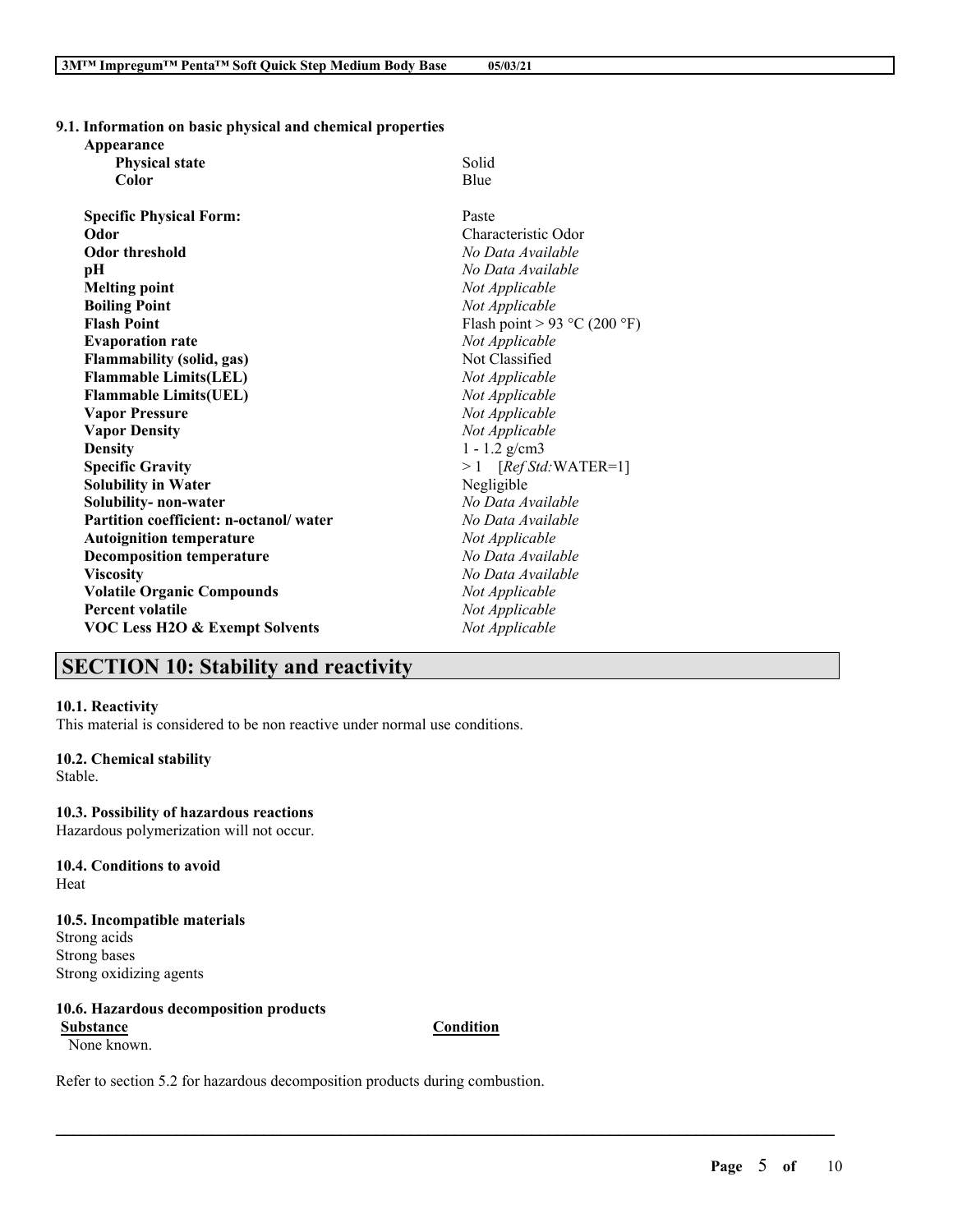# **SECTION 11: Toxicological information**

The information below may not be consistent with the material classification in Section 2 if specific ingredient **classifications are mandated by a competent authority. In addition, toxicological data on ingredients may not be** reflected in the material classification and/or the signs and symptoms of exposure, because an ingredient may be present below the threshold for labeling, an ingredient may not be available for exposure, or the data may not be **relevant to the material as a whole.**

**This document has been prepared in accordance with the U.S. OSHA Hazard Communication Standard, which** requires the inclusion of all known hazards of the product or ingredients regardless of the potential risk. The risks of **the hazards communicated in this document may vary depending on the potential for exposure. The information below represents toxicological information associated with the individual components of the uncured product. Once properly mixed and/or cured, the product is safe for its intended use.**

**11.1. Information on Toxicological effects**

**Signs and Symptoms of Exposure**

### Based on test data and/or information on the components, this material may produce the following health effects:

#### **Inhalation:**

This product may have a characteristic odor; however, no adverse health effects are anticipated.

#### **Skin Contact:**

Mild Skin Irritation: Signs/symptoms may include localized redness, swelling, itching, and dryness. Allergic Skin Reaction (non-photo induced): Signs/symptoms may include redness, swelling, blistering, and itching.

#### **Eye Contact:**

Moderate Eye Irritation: Signs/symptoms may include redness, swelling, pain, tearing, and blurred or hazy vision.

#### **Ingestion:**

Gastrointestinal Irritation: Signs/symptoms may include abdominal pain, stomach upset, nausea, vomiting and diarrhea.

May cause additional health effects (see below).

# **Additional Health Effects:**

### **Reproductive/Developmental Toxicity:**

Contains a chemical or chemicals which can cause birth defects or other reproductive harm.

#### **Carcinogenicity:**

Exposures needed to cause the following health effect(s) are not expected during normal, intended use: Contains a chemical or chemicals which can cause cancer.

| Ingredient               | AS N0.                | Class.<br>Description         | Regulation                                        |
|--------------------------|-----------------------|-------------------------------|---------------------------------------------------|
| <b>AIRRESP</b><br>SILIC. | 68855<br>$3 - 54 - 9$ | Grp<br>Carcinogenic to humans | International<br>tor Research on Cancer<br>Agency |
| AIRRESP<br><b>SILIC</b>  | 68855<br>5-54-9       | <b>Known human carcinogen</b> | National<br>' Program Carcinogens<br>TOXICOLOGY   |

#### **Toxicological Data**

If a component is disclosed in section 3 but does not appear in a table below, either no data are available for that endpoint or the data are not sufficient for classification.

### **Acute Toxicity**

| $\mathbf{v}$<br>Name   | Route  | species | $\mathbf{v}$<br>'alue                                              |
|------------------------|--------|---------|--------------------------------------------------------------------|
| produc<br><b>veral</b> | Dermal |         | 0.000<br>mg/kg<br>No<br>calculated<br>o data available:<br>44<br>. |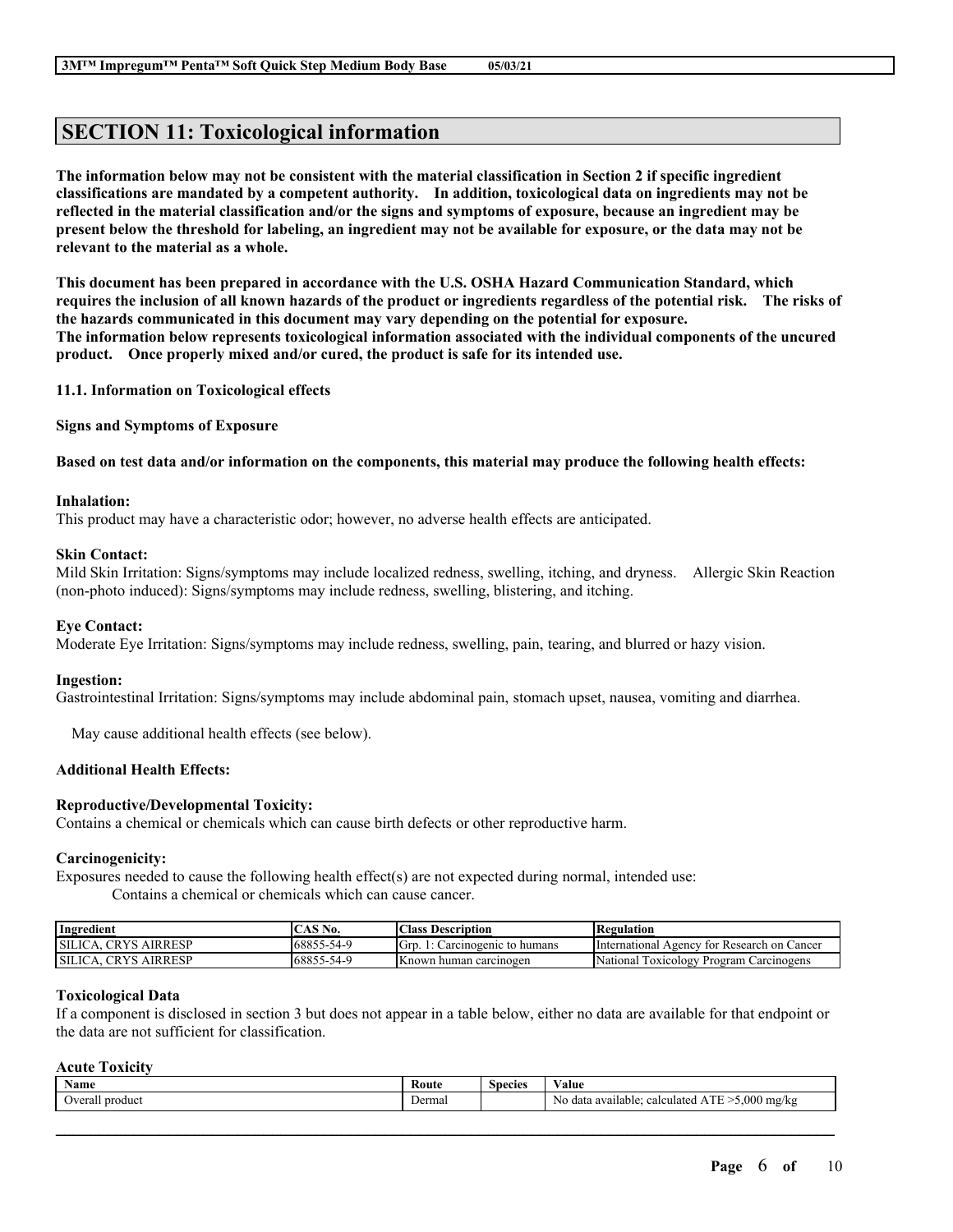| Overall product                                                                     | Ingestion                             |                                   | No data available; calculated $ATE > 5,000$ mg/kg |
|-------------------------------------------------------------------------------------|---------------------------------------|-----------------------------------|---------------------------------------------------|
| Furan, tetrahydro-, polymer with oxirane, bis[[3-(1-<br>aziridinyl)butyl]carbamate] | Dermal                                | Professio<br>nal<br>judgeme<br>nt | LD50<br>Not applicable                            |
| Furan, tetrahydro-, polymer with oxirane, bis[[3-(1-<br>aziridinyl)butyl]carbamate] | Ingestion                             | Rat                               | $LD50 > 2,000$ mg/kg                              |
| <b>FATTY ACID TRIGLYCERIDES</b>                                                     | Dermal                                | Rabbit                            | $LD50 > 2,000$ mg/kg                              |
| <b>FATTY ACID TRIGLYCERIDES</b>                                                     | Ingestion                             | Rat                               | $LD50 > 2,000$ mg/kg                              |
| Benzene, bis(phenylmethyl)-, ar-methyl deriv.                                       | Dermal                                | Rat                               | $LD50 > 2,000$ mg/kg                              |
| Benzene, bis(phenylmethyl)-, ar-methyl deriv.                                       | Ingestion                             | Rat                               | $LD50 > 10,360$ mg/kg                             |
| Flux calcined diatomaceous earth (cristobalite $1 - \langle 10\% \rangle$ )         | Dermal                                | Professio<br>nal<br>judgeme<br>nt | LD50 estimated to be $> 5,000$ mg/kg              |
| Flux calcined diatomaceous earth (cristobalite $1 - 10\%$ )                         | Inhalation-<br>Dust/Mist<br>(4 hours) | Rat                               | $LC50 > 2.7$ mg/l                                 |
| Flux calcined diatomaceous earth (cristobalite $1 - \langle 10\% \rangle$ )         | Ingestion                             | Rat                               | $LD50 > 2,000$ mg/kg                              |
| <b>SULFONAMIDE</b>                                                                  | Dermal                                | Rabbit                            | $LD50 > 5,000$ mg/kg                              |
| <b>SULFONAMIDE</b>                                                                  | Ingestion                             | similar<br>compoun<br>ds          | LD50 estimated to be $300 - 2,000$ mg/kg          |
| 1-DODECYLIMIDAZOLE                                                                  | Ingestion                             | Rat                               | LD50<br>$641$ mg/kg                               |

ATE = acute toxicity estimate

### **Skin Corrosion/Irritation**

| <b>Name</b><br><b>Species</b>                                                   |          | Value                     |
|---------------------------------------------------------------------------------|----------|---------------------------|
|                                                                                 |          |                           |
| Furan, tetrahydro-, polymer with oxirane, bis[[3-(1-aziridinyl)butyl]carbamate] | Rabbit   | No significant irritation |
| Benzene, bis(phenylmethyl)-, ar-methyl deriv.                                   | Rabbit   | Mild irritant             |
| Flux calcined diatomaceous earth (cristobalite $1 - \langle 10\% \rangle$ )     | In vitro | No significant irritation |
|                                                                                 | data     |                           |
| 1-DODECYLIMIDAZOLE                                                              | Rabbit   | Mild irritant             |

### **Serious Eye Damage/Irritation**

| Name                                                                            | <b>Species</b> | Value                     |
|---------------------------------------------------------------------------------|----------------|---------------------------|
|                                                                                 |                |                           |
| Furan, tetrahydro-, polymer with oxirane, bis[[3-(1-aziridinyl)butyl]carbamate] | Rabbit         | Moderate irritant         |
| Benzene, bis(phenylmethyl)-, ar-methyl deriv.                                   | Rabbit         | No significant irritation |
| Flux calcined diatomaceous earth (cristobalite $1 - \langle 10\% \rangle$ )     | Rabbit         | Mild irritant             |
| 1-DODECYLIMIDAZOLE                                                              | In vitro       | Severe irritant           |
|                                                                                 | data           |                           |

#### **Skin Sensitization**

| Name                                                                            | <b>Species</b> | Value          |
|---------------------------------------------------------------------------------|----------------|----------------|
| Furan, tetrahydro-, polymer with oxirane, bis[[3-(1-aziridinyl)butyl]carbamate] | Guinea         | Not classified |
|                                                                                 | pig            |                |
| Benzene, bis(phenylmethyl)-, ar-methyl deriv.                                   | Guinea         | Not classified |
|                                                                                 | pig            |                |
| Flux calcined diatomaceous earth (cristobalite $1 - \langle 10\% \rangle$ )     | Mouse          | Not classified |
| 1-DODECYLIMIDAZOLE                                                              | Mouse          | Sensitizing    |

### **Respiratory Sensitization**

For the component/components, either no data are currently available or the data are not sufficient for classification.

### **Germ Cell Mutagenicity**

| Name                                                                            | Route    | Value         |
|---------------------------------------------------------------------------------|----------|---------------|
|                                                                                 |          |               |
| Furan, tetrahydro-, polymer with oxirane, bis[[3-(1-aziridinyl)butyl]carbamate] | In Vitro | Not mutagenic |
| Benzene, bis(phenylmethyl)-, ar-methyl deriv.                                   | In Vitro | Not mutagenic |
| Benzene, bis(phenylmethyl)-, ar-methyl deriv.                                   | In vivo  | Not mutagenic |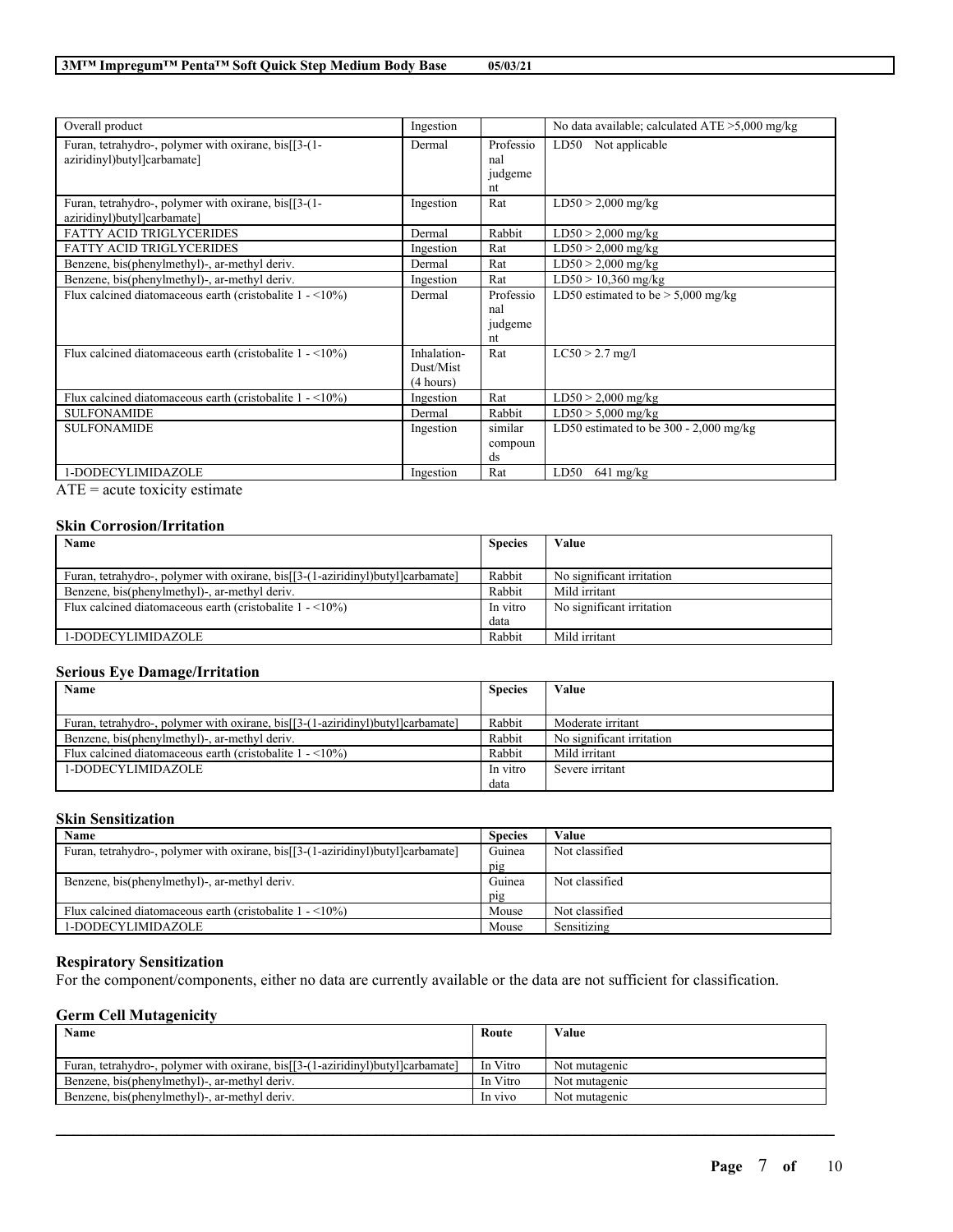| $\rightarrow$<br>$(10\%)$<br>Flux calcined diatomaceous earth (cristobalite) | Vitro<br><sub>1</sub> n       | Some positive data exist, but the data are not<br>sufficient for classification |
|------------------------------------------------------------------------------|-------------------------------|---------------------------------------------------------------------------------|
| 1-DODECYLIMIDAZOLE                                                           | $\mathbf{v}$<br>1n<br>. Vitro | Not mutagenic                                                                   |

# **Carcinogenicity**

| Name                                                            | Route      | Species | Value        |
|-----------------------------------------------------------------|------------|---------|--------------|
| Flux calcined diatomaceous earth (cristobalite 1<br>$1 - 10\%)$ | Inhalation | Human   | Carcinogenic |
|                                                                 |            | and     |              |
|                                                                 |            | anımal  |              |

### **Reproductive Toxicity**

### **Reproductive and/or Developmental Effects**

| Name                                             | Route     | Value                        | <b>Species</b> | <b>Test Result</b>            | <b>Exposure</b><br><b>Duration</b> |
|--------------------------------------------------|-----------|------------------------------|----------------|-------------------------------|------------------------------------|
| Benzene, bis(phenylmethyl)-, ar-methyl<br>deriv. | Ingestion | Toxic to male reproduction   | Rat            | <b>NOAEL 250</b><br>mg/kg/day | 28 days                            |
| Benzene, bis(phenylmethyl)-, ar-methyl<br>deriv. | Ingestion | Toxic to female reproduction | Rat            | <b>NOAEL 250</b><br>mg/kg/day | premating<br>into lactation        |
| Benzene, bis(phenylmethyl)-, ar-methyl<br>deriv. | Ingestion | Toxic to development         | Rabbit         | <b>LOAEL 10</b><br>mg/kg/day  | during<br>gestation                |

# **Target Organ(s)**

# **Specific Target Organ Toxicity - single exposure**

| Name                    | Route      | Target Organ(s)        | Value                             | <b>Species</b> | <b>Test Result</b> | Exposure<br><b>Duration</b> |
|-------------------------|------------|------------------------|-----------------------------------|----------------|--------------------|-----------------------------|
| Benzene.                | Inhalation | respiratory irritation | Some positive data exist, but the | similar        | NOAEL not          |                             |
| bis(phenylmethyl)-, ar- |            |                        | data are not sufficient for       | health         | available          |                             |
| methyl deriv.           |            |                        | classification                    | hazards        |                    |                             |

# **Specific Target Organ Toxicity - repeated exposure**

| <b>Name</b>                                                                       | Route      | <b>Target Organ(s)</b>                                                                                                                                                                                                                                                       | Value                                                             | <b>Species</b> | <b>Test Result</b>                 | <b>Exposure</b>             |
|-----------------------------------------------------------------------------------|------------|------------------------------------------------------------------------------------------------------------------------------------------------------------------------------------------------------------------------------------------------------------------------------|-------------------------------------------------------------------|----------------|------------------------------------|-----------------------------|
| Benzene,<br>bis(phenylmethyl)-, ar-<br>methyl deriv.                              | Ingestion  | liver   kidney and/or<br>bladder   heart   skin<br>endocrine system  <br>gastrointestinal tract<br>bone, teeth, nails,<br>and/or hair $ $<br>hematopoietic<br>system   immune<br>system   muscles  <br>nervous system  <br>eyes   respiratory<br>system   vascular<br>system | Not classified                                                    | Rat            | <b>NOAEL 500</b><br>mg/kg/day      | <b>Duration</b><br>120 days |
| Flux calcined<br>diatomaceous earth<br>(cristobalite $1 - \langle 10\% \rangle$ ) | Inhalation | silicosis                                                                                                                                                                                                                                                                    | Causes damage to organs through<br>prolonged or repeated exposure | Human          | <b>NOAEL Not</b><br>available      | occupational<br>exposure    |
| Flux calcined<br>diatomaceous earth<br>(cristobalite $1 - \langle 10\% \rangle$ ) | Ingestion  | hematopoietic<br>system $ $ eyes $ $<br>kidney and/or<br>bladder                                                                                                                                                                                                             | Not classified                                                    | Rat            | <b>NOAEL</b><br>3,738<br>mg/kg/day | 90 days                     |

### **Aspiration Hazard**

| $\sim$<br>Name                                                     | 'alue                             |
|--------------------------------------------------------------------|-----------------------------------|
| . ar-methy'<br>ızene<br>' deriv<br>(phenylmeth<br>bis.<br>Rom<br>. | hazaro :<br>$\alpha$ n<br>зопаноп |

Please contact the address or phone number listed on the first page of the SDS for additional toxicological information **on this material and/or its components.**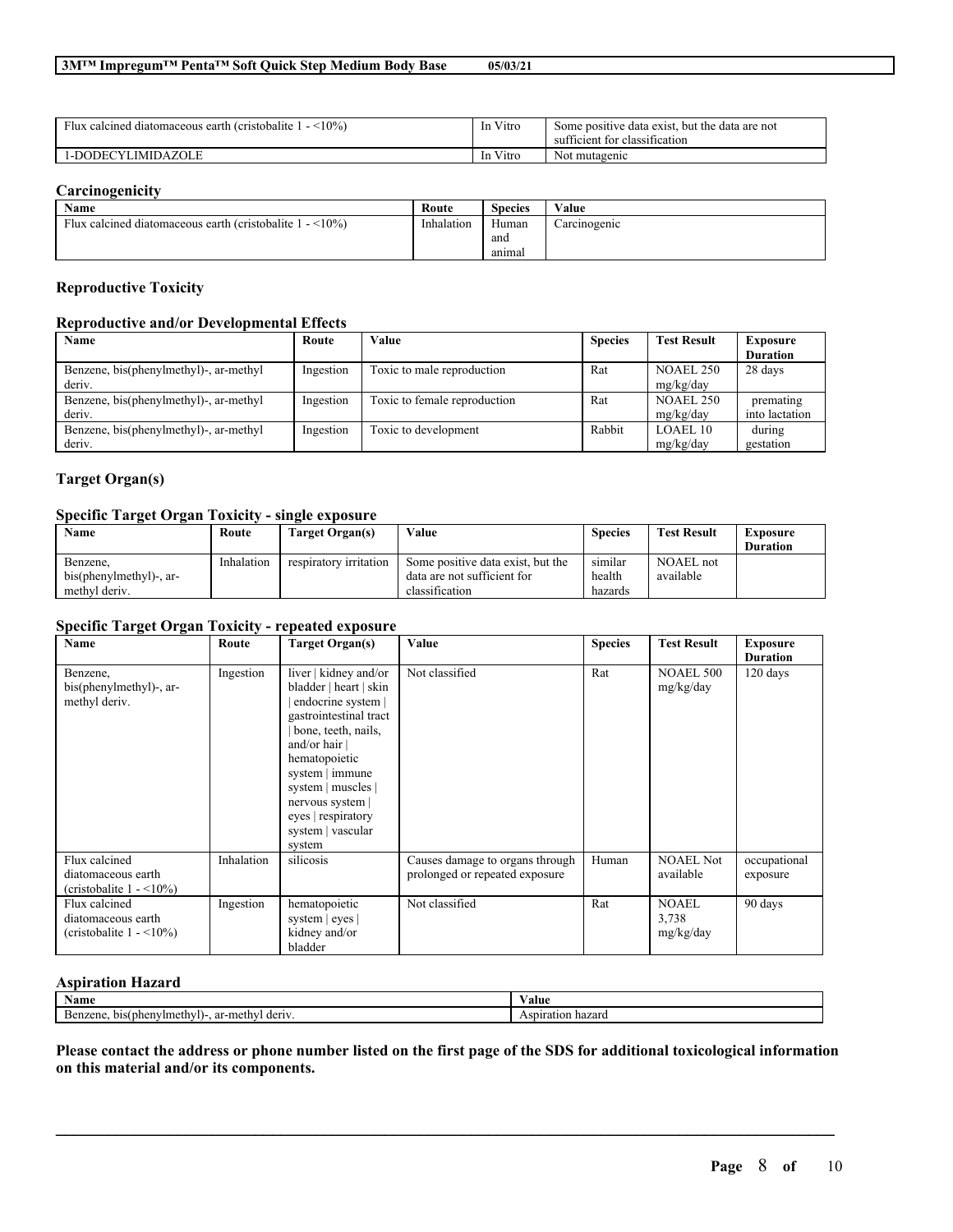# **SECTION 12: Ecological information**

# **Ecotoxicological information**

Please contact the address or phone number listed on the first page of the SDS for additional ecotoxicological information on this material and/or its components.

# **Chemical fate information**

Please contact the address or phone number listed on the first page of the SDS for additional chemical fate information on this material and/or its components.

# **SECTION 13: Disposal considerations**

# **13.1. Disposal methods**

Dispose of contents/ container in accordance with the local/regional/national/international regulations.

Dispose of waste product in a permitted industrial waste facility.

**EPA Hazardous Waste Number (RCRA):** D005 (Barium)

# **SECTION 14: Transport Information**

For Transport Information, please visit http://3M.com/Transportinfo or call 1-800-364-3577 or 651-737-6501.

# **SECTION 15: Regulatory information**

# **15.1. US Federal Regulations**

Contact 3M for more information.

# **EPCRA 311/312 Hazard Classifications:**

| ЕТ СКА ЭТПЭТА Палага Ставянкация.    |  |
|--------------------------------------|--|
| <b>Physical Hazards</b>              |  |
| Not applicable                       |  |
|                                      |  |
| <b>Health Hazards</b>                |  |
| Reproductive toxicity                |  |
| Respiratory or Skin Sensitization    |  |
| Serious eye damage or eye irritation |  |
|                                      |  |

# **15.2. State Regulations**

Contact 3M for more information.

# **15.3. Chemical Inventories**

This material contains one or more substances not listed on the TSCA Inventory. Commercial use of this material is regulated by the FDA.

Contact 3M for more information.

# **15.4. International Regulations**

Contact 3M for more information.

**This SDS has been prepared to meet the U.S. OSHA Hazard Communication Standard, 29 CFR 1910.1200.**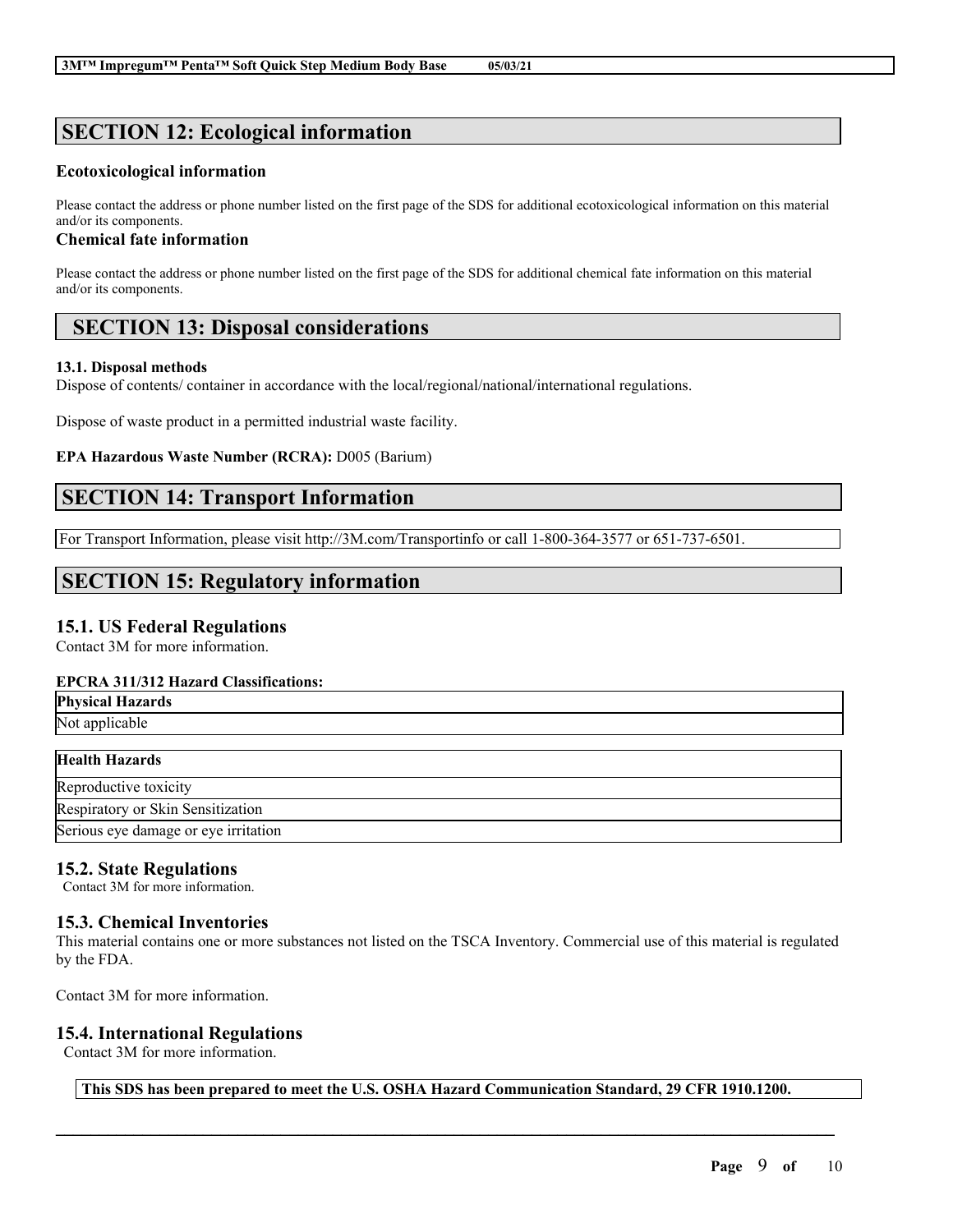# **SECTION 16: Other information**

### **NFPA Hazard Classification**

**Health:** 2 **Flammability:** 1 **Instability:** 0 **Special Hazards:** None

National Fire Protection Association (NFPA) hazard ratings are designed for use by emergency response personnel to address the hazards that are presented by short-term, acute exposure to a material under conditions of fire, spill, or similar emergencies. Hazard ratings are primarily based on the inherent physical and toxic properties of the material but also include the toxic properties of combustion or decomposition products that are known to be generated in significant quantities.

| <b>Document Group:</b> | 19-2468-7 | <b>Version Number:</b>  | 8.00     |
|------------------------|-----------|-------------------------|----------|
| <b>Issue Date:</b>     | 05/03/21  | <b>Supercedes Date:</b> | 01/25/21 |

DISCLAIMER: The information in this Safety Data Sheet (SDS) is believed to be correct as of the date issued. 3M MAKES NO WARRANTIES, EXPRESSED OR IMPLIED, INCLUDING, BUT NOT LIMITED TO, ANY IMPLIED WARRANTY OF MERCHANTABILITY OR FITNESS FOR A PARTICULAR PURPOSE OR COURSE OF PERFORMANCE OR USAGE OF TRADE. User is responsible for determining whether the 3M product is fit for a particular purpose and suitable for user's method of use or application. Given the variety of factors that can affect the use and application of a 3M product, some of which are uniquely within the user's knowledge and control, it is essential that the user evaluate the 3M product to determine whether it is fit for a particular purpose and suitable for user's method of use or application.

3M provides information in electronic form as a service to its customers. Due to the remote possibility that electronic transfer may have resulted in errors, omissions or alterations in this information, 3M makes no representations as to its completeness or accuracy. In addition, information obtained from a database may not be as current as the information in the SDS available directly from 3M.

 $\mathcal{L}_\mathcal{L} = \mathcal{L}_\mathcal{L} = \mathcal{L}_\mathcal{L} = \mathcal{L}_\mathcal{L} = \mathcal{L}_\mathcal{L} = \mathcal{L}_\mathcal{L} = \mathcal{L}_\mathcal{L} = \mathcal{L}_\mathcal{L} = \mathcal{L}_\mathcal{L} = \mathcal{L}_\mathcal{L} = \mathcal{L}_\mathcal{L} = \mathcal{L}_\mathcal{L} = \mathcal{L}_\mathcal{L} = \mathcal{L}_\mathcal{L} = \mathcal{L}_\mathcal{L} = \mathcal{L}_\mathcal{L} = \mathcal{L}_\mathcal{L}$ 

### **3M USA SDSs are available at www.3M.com**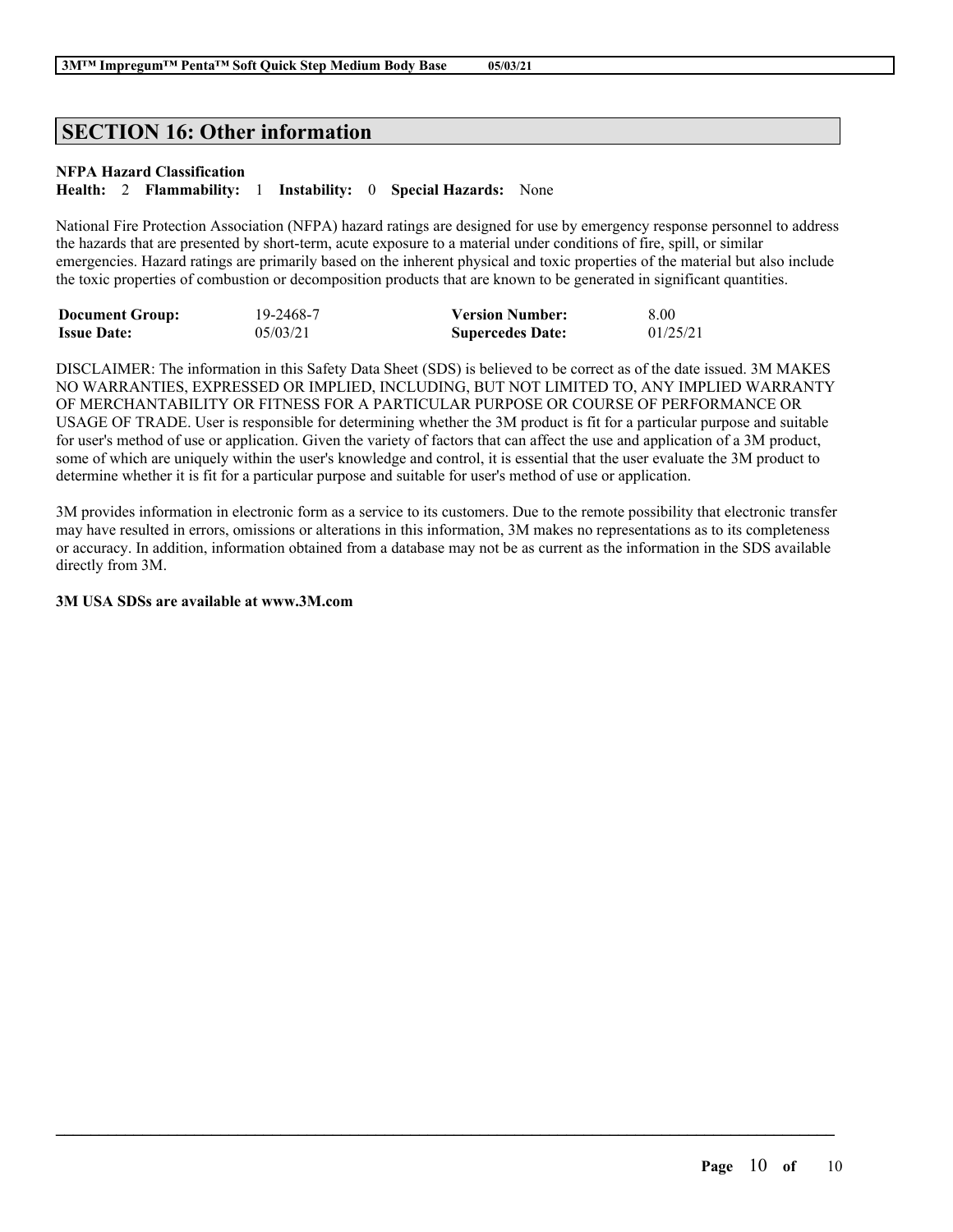

# **Safety Data Sheet**

#### Copyright,2022, 3M Company.

All rights reserved. Copying and/or downloading of this information for the purpose of properly utilizing 3M products is allowed provided that: (1) the information is copied in full with no changes unless prior written agreement is obtained from 3M, and (2) neither the copy nor the original is resold or otherwise distributed with the intention of earning a profit thereon.

| <b>Document Group:</b> | 35-4551-4 | <b>Version Number:</b>  | 1.07     |
|------------------------|-----------|-------------------------|----------|
| <b>Issue Date:</b>     | 04/06/22  | <b>Supercedes Date:</b> | 09/24/19 |

# **SECTION 1: Identification**

**1.1. Product identifier**

3M™ Polyether Adhesive - New Formulation

**Product Identification Numbers**

LE-F100-1876-7, 70-2011-4439-4, UU-0098-0601-7 7100059325, 7100196367

#### **1.2. Recommended use and restrictions on use**

**Recommended use** Dental Product, Tray Adhesive **Restrictions on use**

**1.3. Supplier's details**

For use only by dental professionals.

| 1.3. Supplier's details |                                         |
|-------------------------|-----------------------------------------|
| <b>MANUFACTURER:</b>    | 3M                                      |
| DIVISION:               | Oral Care Solutions Division            |
| <b>ADDRESS:</b>         | 3M Center, St. Paul, MN 55144-1000, USA |
| Telephone:              | 1-888-3M HELPS (1-888-364-3577)         |

**1.4. Emergency telephone number** 1-800-364-3577 or (651) 737-6501 (24 hours)

# **SECTION 2: Hazard identification**

This document has been prepared in accordance with the U.S. OSHA Hazard Communication Standard, which requires the inclusion of all known hazards of the product or ingredients regardless of the potential risk. The risks of the hazards communicated in this document may vary depending on the potential for exposure.

 $\mathcal{L}_\mathcal{L} = \mathcal{L}_\mathcal{L} = \mathcal{L}_\mathcal{L} = \mathcal{L}_\mathcal{L} = \mathcal{L}_\mathcal{L} = \mathcal{L}_\mathcal{L} = \mathcal{L}_\mathcal{L} = \mathcal{L}_\mathcal{L} = \mathcal{L}_\mathcal{L} = \mathcal{L}_\mathcal{L} = \mathcal{L}_\mathcal{L} = \mathcal{L}_\mathcal{L} = \mathcal{L}_\mathcal{L} = \mathcal{L}_\mathcal{L} = \mathcal{L}_\mathcal{L} = \mathcal{L}_\mathcal{L} = \mathcal{L}_\mathcal{L}$ 

**2.1. Hazard classification** Flammable Liquid: Category 2. Specific Target Organ Toxicity (single exposure): Category 3.

**2.2. Label elements Signal word** Danger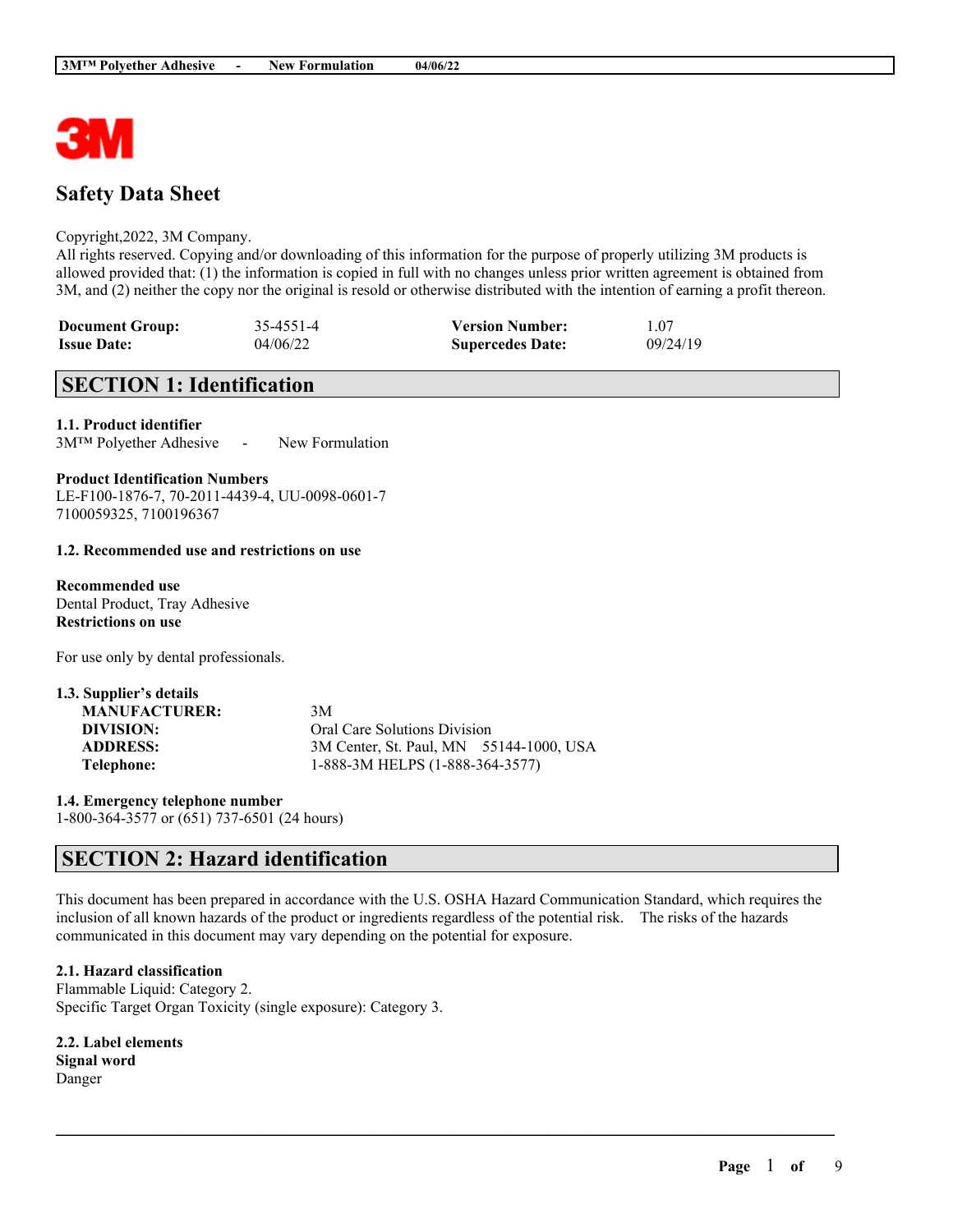**Symbols** Flame | Exclamation mark |

**Pictograms**



**Hazard Statements** Highly flammable liquid and vapor.

May cause drowsiness or dizziness.

### **Precautionary Statements**

#### **Prevention:**

Keep away from heat/sparks/open flames/hot surfaces. - No smoking. Use only non-sparking tools. Take precautionary measures against static discharge. Keep container tightly closed. Use explosion-proof electrical/ventilating/lighting equipment. Avoid breathing dust/fume/gas/mist/vapors/spray. Use only in a well-ventilated area. Wear protective gloves and eye/face protection.

# **Response:**

IF INHALED: Remove person to fresh air and keep comfortable for breathing. IF ON SKIN (or hair): Take off immediately all contaminated clothing. Rinse skin with water/shower. Call a POISON CENTER or doctor/physician if you feel unwell. In case of fire: Use a fire fighting agent suitable for flammable liquids such as dry chemical or carbon dioxide to extinguish.

#### **Storage:**

Store in a well-ventilated place. Keep cool. Keep container tightly closed.

### **Disposal:**

Dispose of contents/container in accordance with applicable local/regional/national/international regulations.

# **SECTION 3: Composition/information on ingredients**

| Ingredient                           | C.A.S. No.        | $\%$ by Wt                  |
|--------------------------------------|-------------------|-----------------------------|
| <b>ETHYL ACETATE</b>                 | 141-78-6          | 60 Trade Secret *<br>$40 -$ |
| HYDROXY-TERMINATED DIMETHYLSILOXANE, | $168440 - 70 - 0$ | 40 - 60 Trade Secret *      |
| <b>REACTION PRODUCTS WITH</b>        |                   |                             |
| CHLOROTRIMETHYLSILANE, HYDROCHLORIC  |                   |                             |
| ACID, ISOPROPYL ALCOHOL, AND SODIUM  |                   |                             |
| <b>ISILICATE</b>                     |                   |                             |

\*The specific chemical identity and/or exact percentage (concentration) of this composition has been withheld as a trade secret.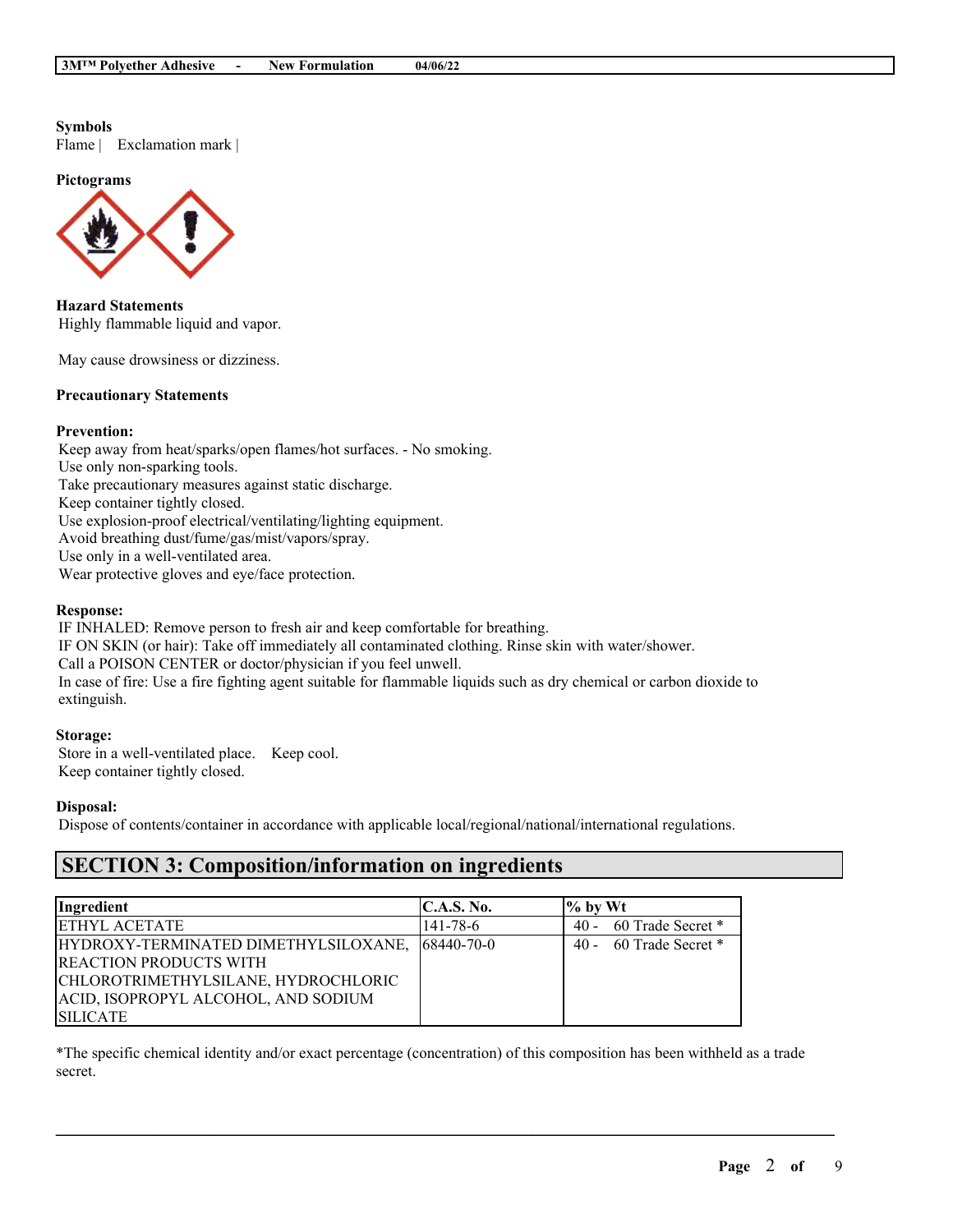# **SECTION 4: First aid measures**

#### **4.1. Description of first aid measures**

#### **Inhalation:**

Remove person to fresh air. If you feel unwell, get medical attention.

#### **Skin Contact:**

Immediately wash with soap and water. Remove contaminated clothing and wash before reuse. If signs/symptoms develop, get medical attention.

#### **Eye Contact:**

Flush with large amounts of water. Remove contact lenses if easy to do. Continue rinsing. If signs/symptoms persist, get medical attention.

#### **If Swallowed:**

Rinse mouth. Do not induce vomiting. Get immediate medical attention.

#### **4.2. Most important symptoms and effects, both acute and delayed**

No critical symptoms or effects. See Section 11.1, information on toxicological effects.

# **4.3. Indication of any immediate medical attention and special treatment required**

Not applicable

# **SECTION 5: Fire-fighting measures**

### **5.1. Suitable extinguishing media**

In case of fire: Use a fire fighting agent suitable for flammable liquids such as dry chemical or carbon dioxide to extinguish.

### **5.2. Special hazards arising from the substance or mixture**

Closed containers exposed to heat from fire may build pressure and explode.

#### **5.3. Special protective actions for fire-fighters**

Water may not effectively extinguish fire; however, it should be used to keep fire-exposed containers and surfaces cool and prevent explosive rupture. Wear full protective clothing, including helmet, self-contained, positive pressure or pressure demand breathing apparatus, bunker coat and pants, bands around arms, waist and legs, face mask, and protective covering for exposed areas of the head.

# **SECTION 6: Accidental release measures**

#### **6.1. Personal precautions, protective equipment and emergency procedures**

Evacuate area. Keep away from heat/sparks/open flames/hot surfaces. - No smoking. Use only non-sparking tools. Ventilate the area with fresh air. For large spill, or spills in confined spaces, provide mechanical ventilation to disperse or exhaust vapors, in accordance with good industrial hygiene practice. Warning! A motor could be an ignition source and could cause flammable gases or vapors in the spill area to burn or explode. Refer to other sections of this SDS for information regarding physical and health hazards, respiratory protection, ventilation, and personal protective equipment.

# **6.2. Environmental precautions**

Avoid release to the environment.

# **6.3. Methods and material for containment and cleaning up**

Contain spill. Collect as much of the spilled material as possible using non-sparking tools. Place in a metal container approved for transportation by appropriate authorities. Clean up residue with an appropriate solvent selected by a qualified and authorized person. Ventilate the area with fresh air. Read and follow safety precautions on the solvent label and SDS. Seal the container. Dispose of collected material as soon as possible in accordance with applicable local/regional/national/international regulations.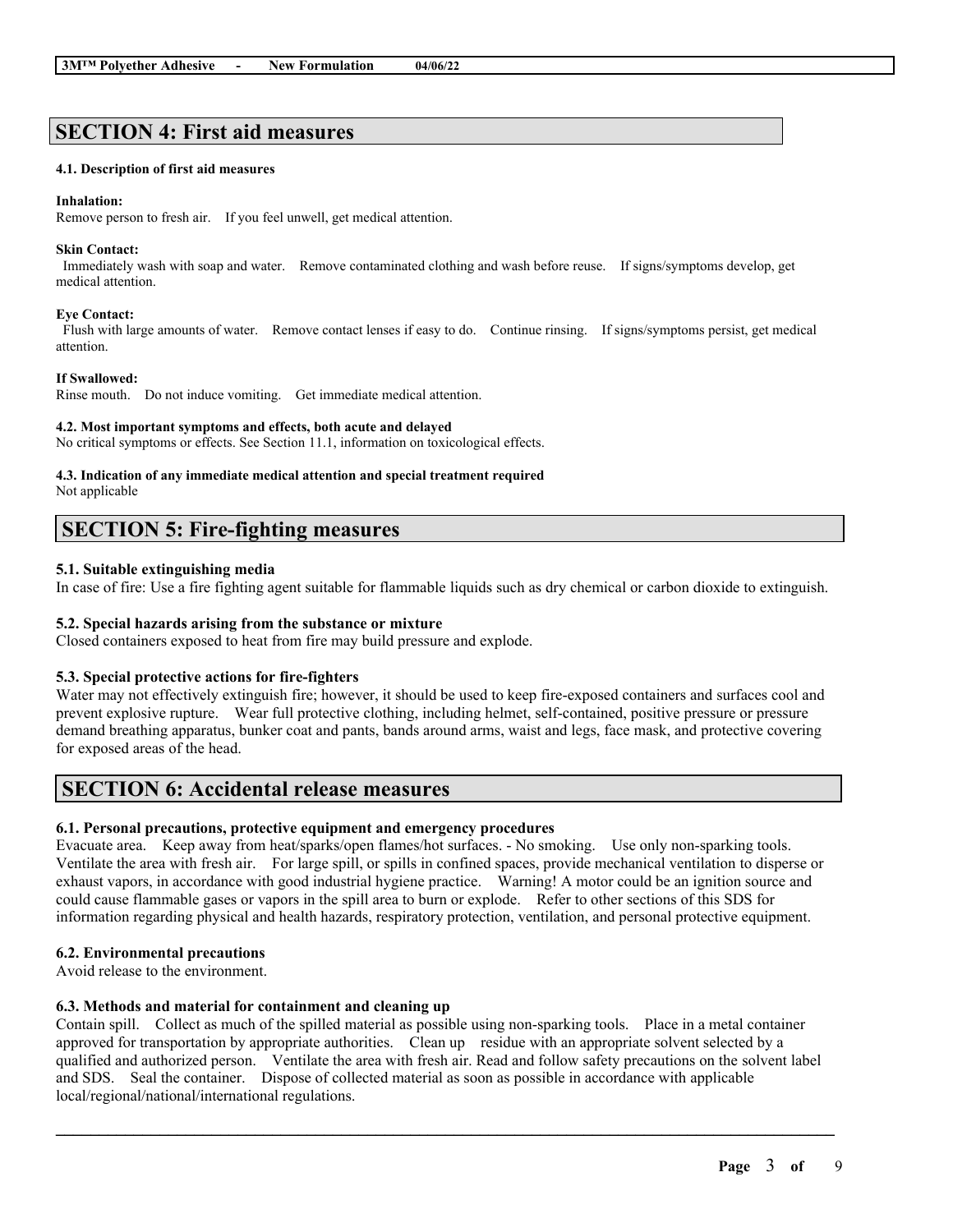# **SECTION 7: Handling and storage**

#### **7.1. Precautions for safe handling**

Avoid prolonged or repeated skin contact. Keep away from heat/sparks/open flames/hot surfaces. - No smoking. Use only non-sparking tools. Take precautionary measures against static discharge. Avoid breathing

dust/fume/gas/mist/vapors/spray. Do not eat, drink or smoke when using this product. Wash thoroughly after handling. Avoid release to the environment. Avoid contact with oxidizing agents (eg. chlorine, chromic acid etc.) Do not get in eyes.

#### **7.2. Conditions for safe storage including any incompatibilities**

Store in a well-ventilated place. Keep cool. Keep container tightly closed. Store away from heat. Store away from acids. Store away from oxidizing agents.

# **SECTION 8: Exposure controls/personal protection**

#### **8.1. Control parameters**

#### **Occupational exposure limits**

If a component is disclosed in section 3 but does not appear in the table below, an occupational exposure limit is not available for the component.

| Ingredient            | <b>C.A.S. No.</b> | Agency | Limit type                                       | Additional Comments |
|-----------------------|-------------------|--------|--------------------------------------------------|---------------------|
| <b>IETHYL ACETATE</b> | 141-78-6          | ACGIH  | $TWA:400$ ppm                                    |                     |
| <b>IETHYL ACETATE</b> | 141-78-6          | IOSHA  | $\text{TWA}:1400 \text{ mg/m}3(400 \text{ ppm})$ |                     |

ACGIH : American Conference of Governmental Industrial Hygienists

AIHA : American Industrial Hygiene Association

CMRG : Chemical Manufacturer's Recommended Guidelines

OSHA : United States Department of Labor - Occupational Safety and Health Administration

TWA: Time-Weighted-Average

STEL: Short Term Exposure Limit

CEIL: Ceiling

#### **8.2. Exposure controls**

#### **8.2.1. Engineering controls**

Use in a well-ventilated area.

#### **8.2.2. Personal protective equipment (PPE)**

#### **Eye/face protection**

Select and use eye/face protection to prevent contact based on the results of an exposure assessment. The following eye/face protection(s) are recommended: Safety Glasses with side shields

 $\mathcal{L}_\mathcal{L} = \mathcal{L}_\mathcal{L} = \mathcal{L}_\mathcal{L} = \mathcal{L}_\mathcal{L} = \mathcal{L}_\mathcal{L} = \mathcal{L}_\mathcal{L} = \mathcal{L}_\mathcal{L} = \mathcal{L}_\mathcal{L} = \mathcal{L}_\mathcal{L} = \mathcal{L}_\mathcal{L} = \mathcal{L}_\mathcal{L} = \mathcal{L}_\mathcal{L} = \mathcal{L}_\mathcal{L} = \mathcal{L}_\mathcal{L} = \mathcal{L}_\mathcal{L} = \mathcal{L}_\mathcal{L} = \mathcal{L}_\mathcal{L}$ 

### **Skin/hand protection**

See Section 7.1 for additional information on skin protection.

#### **Respiratory protection**

None required.

# **SECTION 9: Physical and chemical properties**

### **9.1. Information on basic physical and chemical properties**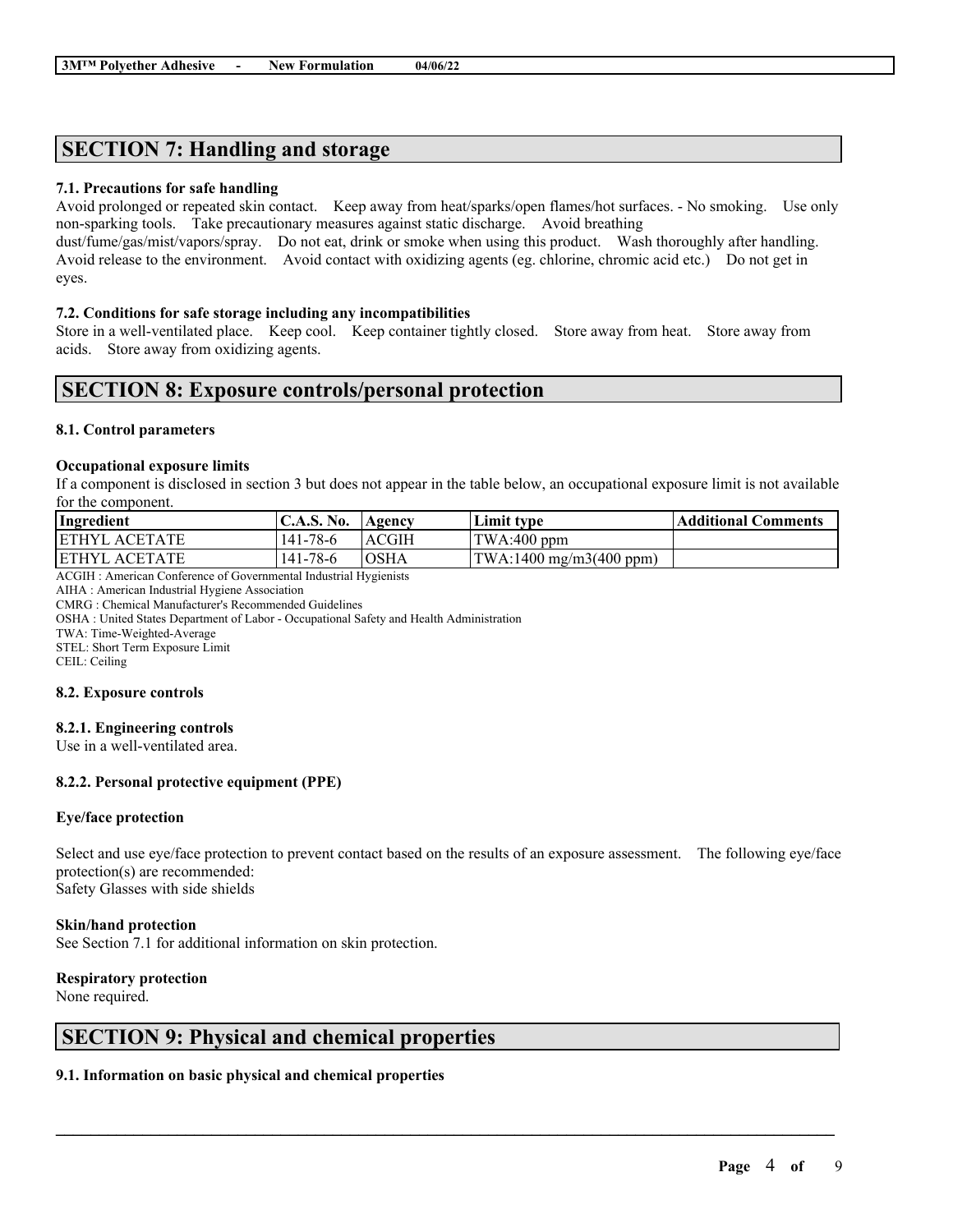| Appearance                             |                                 |
|----------------------------------------|---------------------------------|
| <b>Physical state</b>                  | Liquid                          |
| Color                                  | Red                             |
| <b>Specific Physical Form:</b>         | <b>Viscous</b>                  |
| Odor                                   | Characteristic Organic solvent  |
| Odor threshold                         | No Data Available               |
| pН                                     | No Data Available               |
| <b>Melting point</b>                   | No Data Available               |
| <b>Boiling Point</b>                   | $169$ °F                        |
| <b>Flash Point</b>                     | 25 °F [Test Method: Closed Cup] |
| <b>Evaporation rate</b>                | No Data Available               |
| <b>Flammability (solid, gas)</b>       | Not Applicable                  |
| <b>Flammable Limits(LEL)</b>           | $1.2\%$                         |
| <b>Flammable Limits(UEL)</b>           | $11.5\%$                        |
| <b>Vapor Pressure</b>                  | $131 \text{ mmHg}$              |
| <b>Vapor Density</b>                   | $>1$ [Ref Std:AIR=1]            |
| Density                                | Approximately 0.9 g/cm3         |
| <b>Specific Gravity</b>                | $> 0.9$ [Ref Std:WATER=1]       |
| <b>Solubility in Water</b>             | Nil                             |
| Solubility- non-water                  | No Data Available               |
| Partition coefficient: n-octanol/water | No Data Available               |
| <b>Autoignition temperature</b>        | No Data Available               |
| <b>Decomposition temperature</b>       | No Data Available               |
| <b>Viscosity</b>                       | Approximately 0.25 Pa-s         |
| Molecular weight                       | No Data Available               |
| Percent volatile                       | No Data Available               |
|                                        |                                 |

# **SECTION 10: Stability and reactivity**

#### **10.1. Reactivity**

This material is considered to be non reactive under normal use conditions.

#### **10.2. Chemical stability**

Stable.

#### **10.3. Possibility of hazardous reactions**

Hazardous polymerization will not occur.

### **10.4. Conditions to avoid** Sparks and/or flames

Heat

# **10.5. Incompatible materials**

None known.

# **10.6. Hazardous decomposition products**

**Substance Condition**

Carbon monoxide Oxidation, heat or reaction Carbon dioxide Oxidation, heat or reaction

# **SECTION 11: Toxicological information**

The information below may not be consistent with the material classification in Section 2 if specific ingredient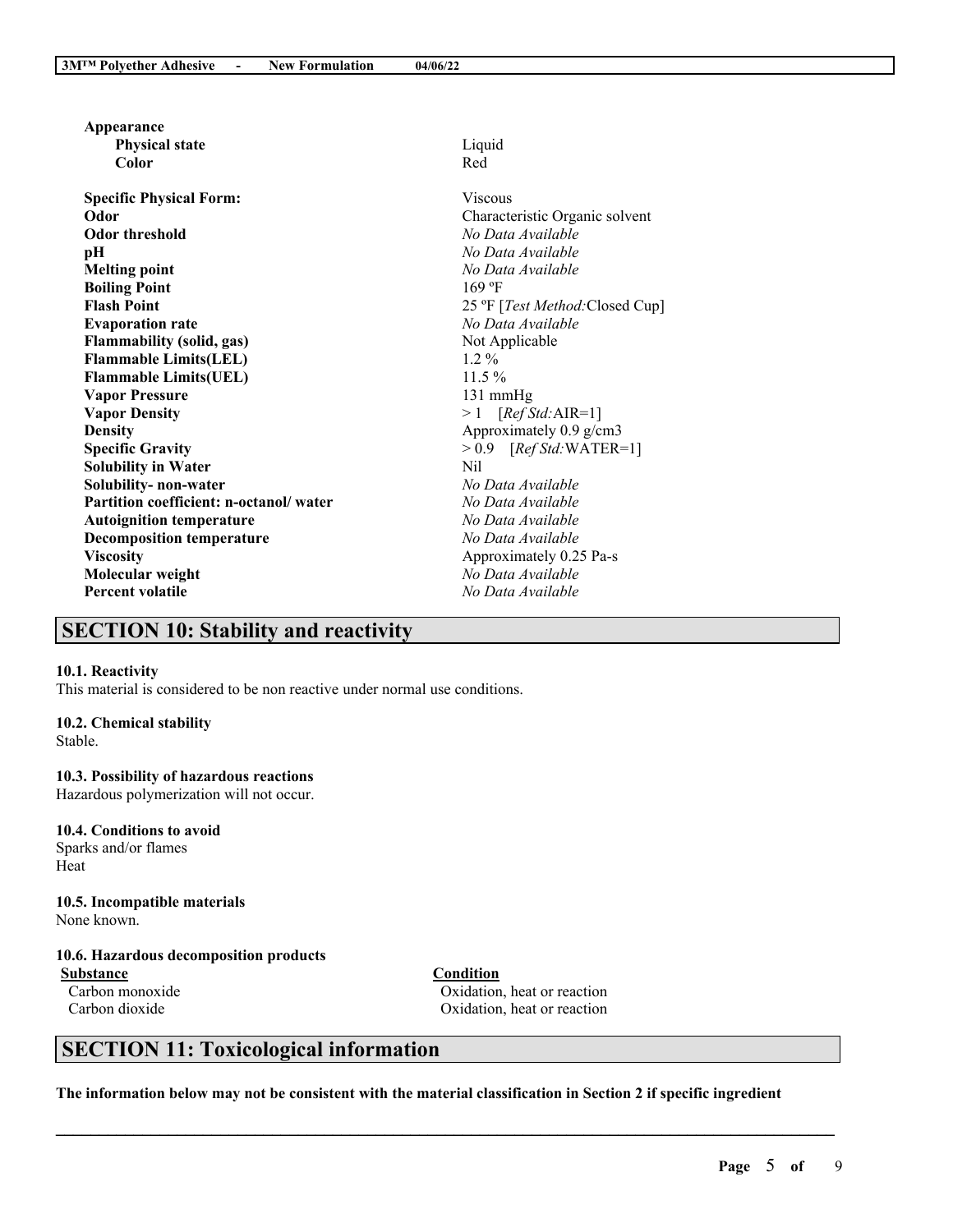**classifications are mandated by a competent authority. In addition, toxicological data on ingredients may not be** reflected in the material classification and/or the signs and symptoms of exposure, because an ingredient may be present below the threshold for labeling, an ingredient may not be available for exposure, or the data may not be **relevant to the material as a whole.**

**This document has been prepared in accordance with the U.S. OSHA Hazard Communication Standard, which** requires the inclusion of all known hazards of the product or ingredients regardless of the potential risk. The risks of **the hazards communicated in this document may vary depending on the potential for exposure.**

#### **11.1. Information on Toxicological effects**

#### **Signs and Symptoms of Exposure**

#### Based on test data and/or information on the components, this material may produce the following health effects:

#### **Inhalation:**

Respiratory Tract Irritation: Signs/symptoms may include cough, sneezing, nasal discharge, headache, hoarseness, and nose and throat pain.

May cause additional health effects (see below).

#### **Skin Contact:**

Contact with the skin during product use is not expected to result in significant irritation.

#### **Eye Contact:**

Contact with the eyes during product use is not expected to result in significant irritation.

#### **Ingestion:**

Gastrointestinal Irritation: Signs/symptoms may include abdominal pain, stomach upset, nausea, vomiting and diarrhea.

May cause additional health effects (see below).

# **Additional Health Effects:**

#### **Single exposure may cause target organ effects:**

Central Nervous System (CNS) Depression: Signs/symptoms may include headache, dizziness, drowsiness, incoordination, nausea, slowed reaction time, slurred speech, giddiness, and unconsciousness.

#### **Toxicological Data**

If a component is disclosed in section 3 but does not appear in a table below, either no data are available for that endpoint or the data are not sufficient for classification.

#### **Acute Toxicity**

| Name                                                                                                                                                                                                                                                                                                                   | Route       | <b>Species</b> | Value                                             |
|------------------------------------------------------------------------------------------------------------------------------------------------------------------------------------------------------------------------------------------------------------------------------------------------------------------------|-------------|----------------|---------------------------------------------------|
| Overall product                                                                                                                                                                                                                                                                                                        | Ingestion   |                | No data available; calculated $ATE > 5,000$ mg/kg |
| ETHYL ACETATE                                                                                                                                                                                                                                                                                                          | Dermal      | Rabbit         | $LD50 > 18,000$ mg/kg                             |
| ETHYL ACETATE                                                                                                                                                                                                                                                                                                          | Inhalation- | Rat            | $LC50$ 70.5 mg/l                                  |
|                                                                                                                                                                                                                                                                                                                        | Vapor (4    |                |                                                   |
|                                                                                                                                                                                                                                                                                                                        | hours)      |                |                                                   |
| ETHYL ACETATE                                                                                                                                                                                                                                                                                                          | Ingestion   | Rat            | $5,620 \text{ mg/kg}$<br>LD50                     |
| $\overline{a}$ , and $\overline{a}$ , and $\overline{a}$ , and $\overline{a}$ , and $\overline{a}$ , and $\overline{a}$ , and $\overline{a}$ , and $\overline{a}$ , and $\overline{a}$ , and $\overline{a}$ , and $\overline{a}$ , and $\overline{a}$ , and $\overline{a}$ , and $\overline{a}$ , and $\overline{a}$ , |             |                |                                                   |

 $ATE = acute$  toxicity estimate

#### **Skin Corrosion/Irritation**

| Name                 | <b>Species</b> | <b>WY 3</b><br>Value |
|----------------------|----------------|----------------------|
| <b>ETHYL ACETATE</b> | Rabbit         | Minimal irritation   |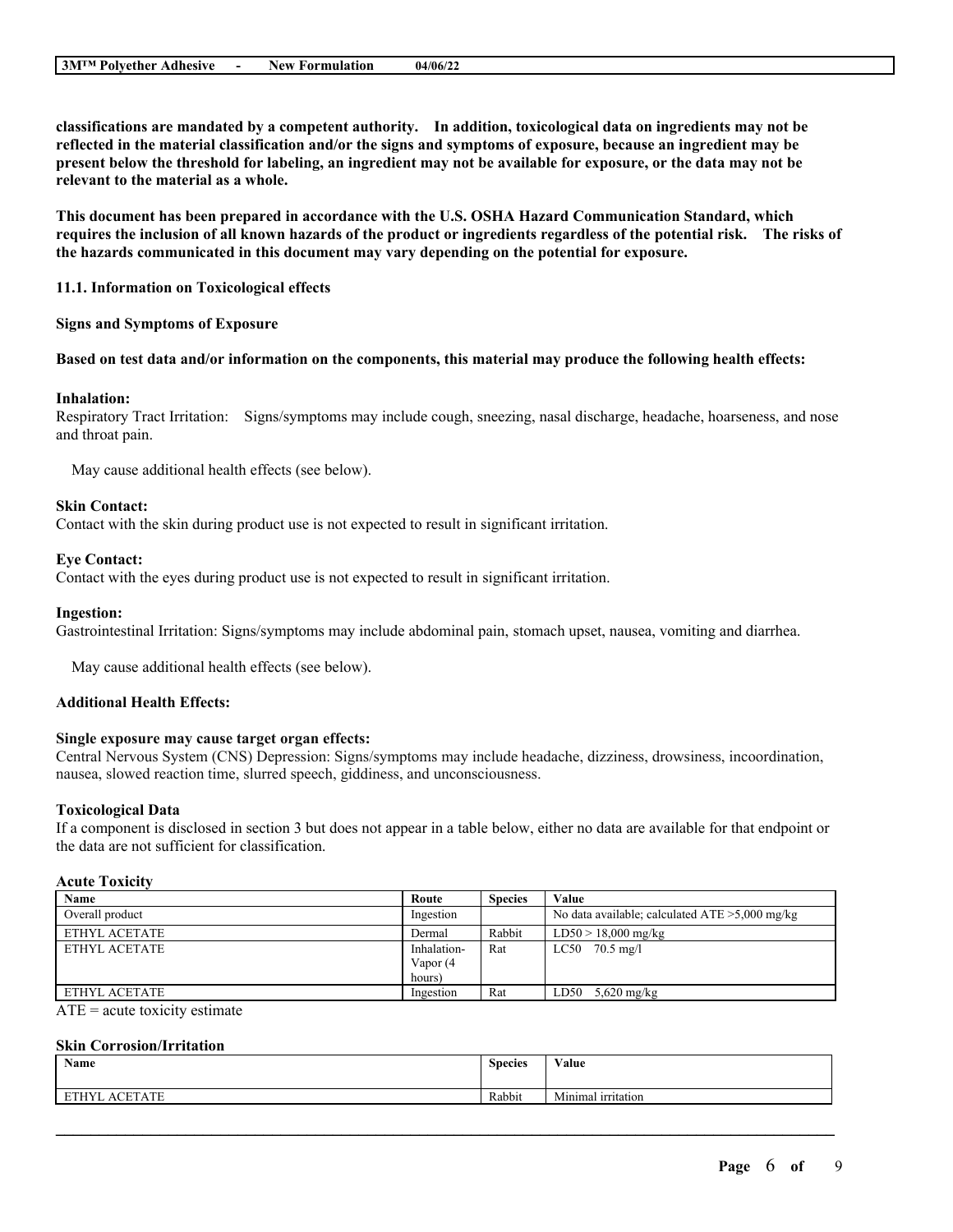#### **Serious Eye Damage/Irritation**

| Name                    | <b>Species</b> | Value         |
|-------------------------|----------------|---------------|
| <b>ACETATE</b><br>ETHYL | Rabbit         | Mild irritant |

### **Skin Sensitization**

| Name                                                                                           | $\sim$<br><b>Species</b> | $\mathbf{v}$ $\mathbf{v}$<br>⁄ alue       |
|------------------------------------------------------------------------------------------------|--------------------------|-------------------------------------------|
| $\sim$ $\sim$ $\sim$<br>$\sim$ $\sim$<br><b>DOUTLY</b><br>$\mathbf{a}$<br>-<br>$\Delta$<br>┒⊥⊥ | $\sim$<br>Guinea         | $\sim$<br>$\sim$ $\sim$<br>Not classified |
|                                                                                                | $p_1g$<br>. .            |                                           |

#### **Respiratory Sensitization**

For the component/components, either no data are currently available or the data are not sufficient for classification.

#### **Germ Cell Mutagenicity**

| <b>Name</b>              | Route    | Value         |
|--------------------------|----------|---------------|
|                          |          |               |
| ETHYL ACETATE            | In Vitro | Not mutagenic |
| <b>ACETATE</b><br>ETHYL. | In vivo  | Not mutagenic |

#### **Carcinogenicity**

For the component/components, either no data are currently available or the data are not sufficient for classification.

### **Reproductive Toxicity**

#### **Reproductive and/or Developmental Effects**

For the component/components, either no data are currently available or the data are not sufficient for classification.

#### **Target Organ(s)**

### **Specific Target Organ Toxicity - single exposure**

| Name          | Route      | Target Organ(s)        | Value                             | <b>Species</b> | <b>Test Result</b> | <b>Exposure</b> |
|---------------|------------|------------------------|-----------------------------------|----------------|--------------------|-----------------|
|               |            |                        |                                   |                |                    | <b>Duration</b> |
| ETHYL ACETATE | Inhalation | central nervous        | May cause drowsiness or           | Human          | <b>NOAEL Not</b>   |                 |
|               |            | system depression      | dizziness                         |                | available          |                 |
| ETHYL ACETATE | Inhalation | respiratory irritation | Some positive data exist, but the | Human          | <b>NOAEL Not</b>   |                 |
|               |            |                        | data are not sufficient for       |                | available          |                 |
|               |            |                        | classification                    |                |                    |                 |
| ETHYL ACETATE | Ingestion  | central nervous        | May cause drowsiness or           | Human          | <b>NOAEL Not</b>   |                 |
|               |            | system depression      | dizziness                         |                | available          |                 |

#### **Specific Target Organ Toxicity - repeated exposure**

| Name          | Route      | Target Organ(s)                                               | Value          | <b>Species</b> | <b>Test Result</b>                 | <b>Exposure</b><br><b>Duration</b> |
|---------------|------------|---------------------------------------------------------------|----------------|----------------|------------------------------------|------------------------------------|
| ETHYL ACETATE | Inhalation | endocrine system<br>liver   nervous<br>system                 | Not classified | Rat            | <b>NOAEL</b><br>$0.043$ mg/l       | 90 days                            |
| ETHYL ACETATE | Inhalation | hematopoietic<br>system                                       | Not classified | Rabbit         | LOAEL 16<br>mg/l                   | 40 days                            |
| ETHYL ACETATE | Ingestion  | hematopoietic<br>system   liver  <br>kidney and/or<br>bladder | Not classified | Rat            | <b>NOAEL</b><br>3,600<br>mg/kg/day | 90 days                            |

#### **Aspiration Hazard**

For the component/components, either no data are currently available or the data are not sufficient for classification.

Please contact the address or phone number listed on the first page of the SDS for additional toxicological information **on this material and/or its components.**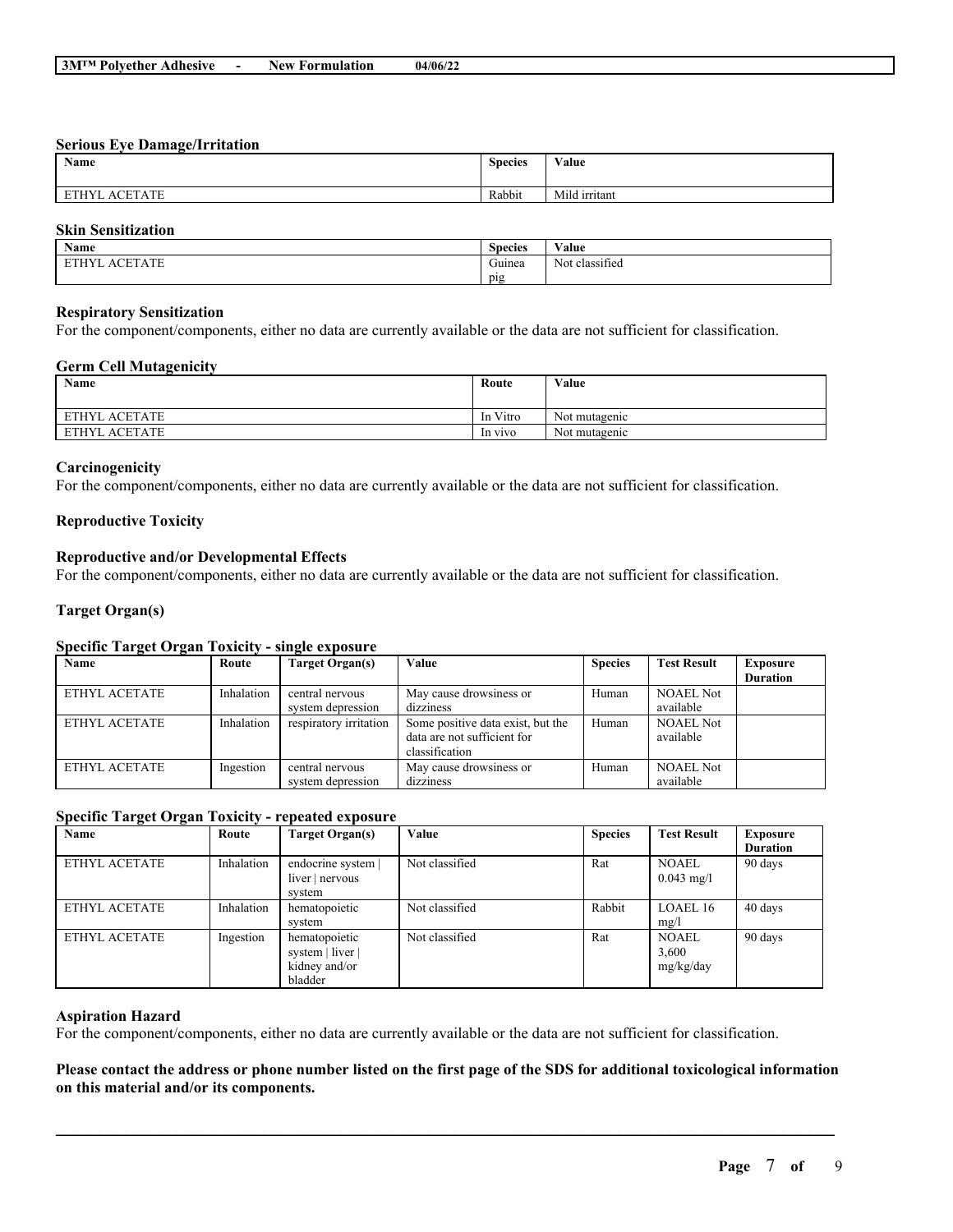# **SECTION 12: Ecological information**

#### **Ecotoxicological information**

Please contact the address or phone number listed on the first page of the SDS for additional ecotoxicological information on this material and/or its components.

### **Chemical fate information**

Please contact the address or phone number listed on the first page of the SDS for additional chemical fate information on this material and/or its components.

# **SECTION 13: Disposal considerations**

#### **13.1. Disposal methods**

Dispose of contents/ container in accordance with the local/regional/national/international regulations.

Incinerate in a permitted waste incineration facility.

#### **EPA Hazardous Waste Number (RCRA):** D001 (Ignitable)

# **SECTION 14: Transport Information**

For Transport Information, please visit http://3M.com/Transportinfo or call 1-800-364-3577 or 651-737-6501.

# **SECTION 15: Regulatory information**

# **15.1. US Federal Regulations**

Contact 3M for more information.

#### **EPCRA 311/312 Hazard Classifications:**

**Physical Hazards**

Flammable (gases, aerosols, liquids, or solids)

# **Health Hazards**

Specific target organ toxicity (single or repeated exposure)

# **15.2. State Regulations**

Contact 3M for more information.

# **15.3. Chemical Inventories**

The components of this product are in compliance with the new substance notification requirements of CEPA.

The components of this material are in compliance with the China "Measures on Environmental Management of New Chemical Substance". Certain restrictions may apply. Contact the selling division for additional information.

This material contains one or more substances not listed on the TSCA Inventory. Commercial use of this material is regulated by the FDA.

 $\mathcal{L}_\mathcal{L} = \mathcal{L}_\mathcal{L} = \mathcal{L}_\mathcal{L} = \mathcal{L}_\mathcal{L} = \mathcal{L}_\mathcal{L} = \mathcal{L}_\mathcal{L} = \mathcal{L}_\mathcal{L} = \mathcal{L}_\mathcal{L} = \mathcal{L}_\mathcal{L} = \mathcal{L}_\mathcal{L} = \mathcal{L}_\mathcal{L} = \mathcal{L}_\mathcal{L} = \mathcal{L}_\mathcal{L} = \mathcal{L}_\mathcal{L} = \mathcal{L}_\mathcal{L} = \mathcal{L}_\mathcal{L} = \mathcal{L}_\mathcal{L}$ 

Contact 3M for more information.

# **15.4. International Regulations**

Contact 3M for more information.